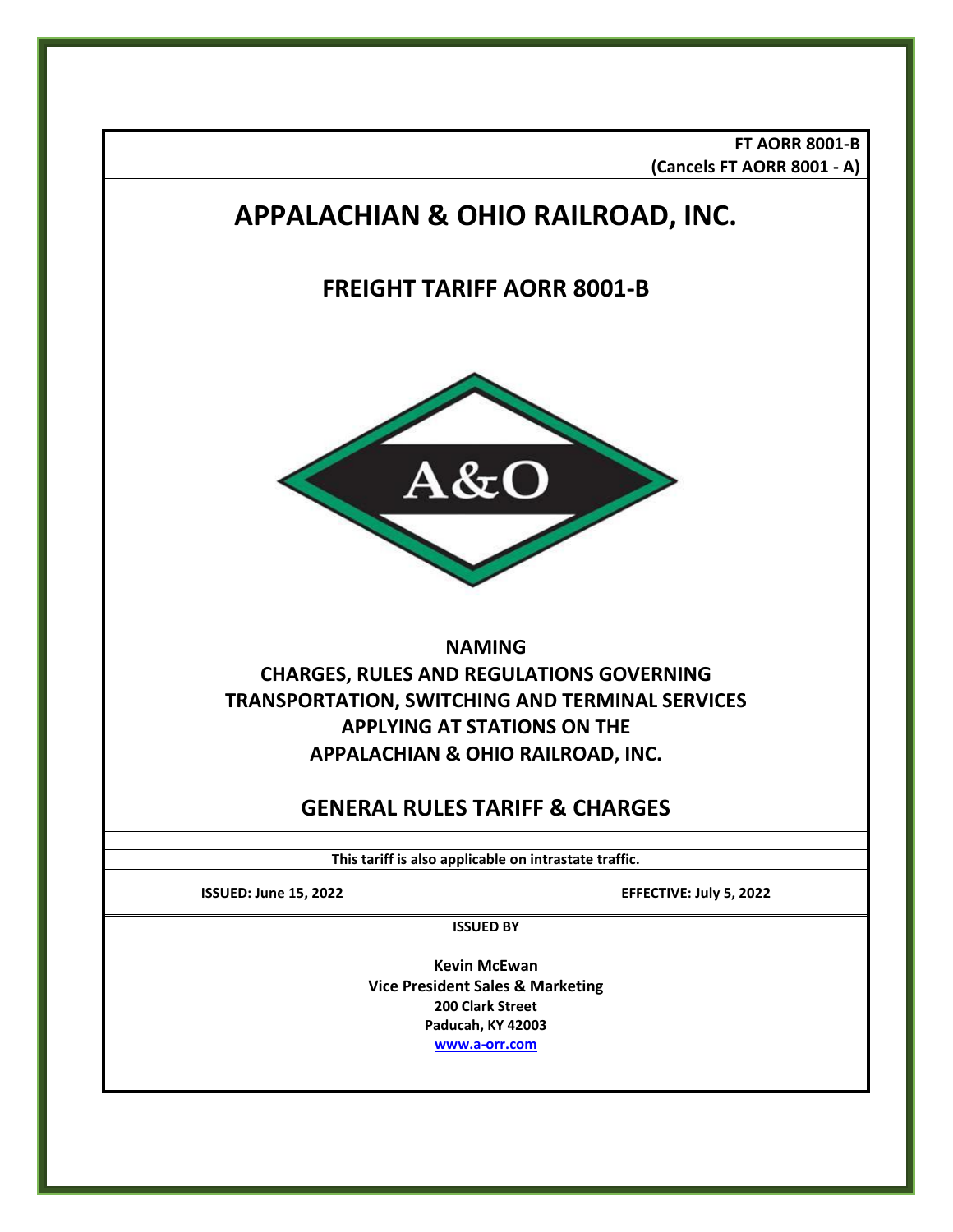### **TABLE OF CONTENTS**

|                                                                          | <b>ITEM</b>  | <b>PAGE</b>    |
|--------------------------------------------------------------------------|--------------|----------------|
| <b>GENERAL APPLICATION</b>                                               | $\mathbf{1}$ | 3              |
| <b>METHOD OF CANCELING AND AMENDING THE TARIFF</b>                       | 10           | $\overline{3}$ |
| NOTICES, AMENDMENT OF TARIFFS                                            | 20           | 3              |
| DESCRIPTION OF GOVERNING CLASSIFICATIONS                                 | 30           | 3              |
| <b>APPLICATION OF INCREASES</b>                                          | 40           | 3              |
| STATION LIST AND CONDITIONS                                              | 50           | 3              |
| DEFINITION OF LINE HAUL SERVICE                                          | 60           | 4              |
| REASONABLE DISPATCH                                                      | 70           | 4              |
| EXPLOSIVES, DANGEROUS ARTICLES                                           | 80           | $\overline{4}$ |
| RELATIONSHIPS WITH OTHER CARRIERS                                        | 90           | 4              |
| MAXIMUM ALLOWANCE GROSS WEIGHT ON RAIL                                   | 100          | 5              |
| CARRIER LIABILITY - LOSS AND DAMAGE TO LADING                            | 110          | 5              |
| <b>GENERAL</b>                                                           | 110          | 5              |
| CARMACK AMENDMENT LIABILITY                                              | 110          | 5              |
| <b>GENERAL PROVISIONS</b>                                                | 110          | 5              |
| SHIPPER INDEMNITY                                                        | 110          | 6              |
| <b>EXPORT FEES</b>                                                       | 110          | 6              |
| <b>LIABILITY RESTRICTIONS</b>                                            | 110          | 6              |
| LOSS OR DAMAGE VERIFICATION AND DISPOSITION PROVISIONS                   | 110          | $\overline{7}$ |
| <b>CLAIMS</b>                                                            | 110          | 8              |
| <b>SEALS</b>                                                             | 110          | 8              |
| ARBITRATION                                                              | 115          | 9              |
| RECEIPT OR DELIVERY OF FREIGHT                                           | 130          | 9              |
| SECURITY DEPOSITS FOR PAYMENT OF DEMURRAGE AND OTHER ACCESSORIAL CHARGES | 170          | 10             |
| "ORDER", "ORDER NOTIFY" SHIPMENTS                                        | 175          | 11             |
| CARS LOADED IMPROPERLY OR IN EXCESS OF MAXIMUM LOAD LIMIT                | 180          | 11             |
| PAYMENT OF CHARGES                                                       | 185          | 12             |
| ERROR IN BILLING FREIGHT BY SHIPPER                                      | 190          | 12             |
| <b>REQUESTS FOR CARRIER CARS FOR LOADING</b>                             | 200          | 12             |
| MISLOADING OF RAILCARS                                                   | 210          | 13             |
| ORDERING EMPTY CARS IN FOR PLACEMENT BY SPECIFIC CAR NUMBER              | 220          | 13             |
| CARS ORDERED AND NOT USED                                                | 230          | 13             |
| CLEANING REQUIREMENTS FOR CARRIER CARS                                   | 240          | 13             |
| SHIPPING INSTRUCTIONS                                                    | 250          | 14             |
| CHARGES FOR CARS WITH MORE THAN FOUR AXLES                               | 260          | 14             |
| <b>IDLER AND BUFFER CARS</b>                                             | 270          | 15             |
| <b>CHARGES FOR ARTICULATED CARS</b>                                      | 280          | 15             |
| CHARGES ON CARS HELD FOR INSTRUCTIONS OR CANCELLED BILLING               | 290          | 15             |
| INTRA-PLANT SWITCHING                                                    | 330          | 16             |
| INTRA-TERMINAL SWITCHING                                                 | 340          | 16             |
| SWITCHING AND HOLDING CHARGES ON CARS HELD IN ROUTE                      | 360          | 16             |
| FURNISHING OF DEDICATED FREIGHT TRAIN SERVICE                            | 370          | 16             |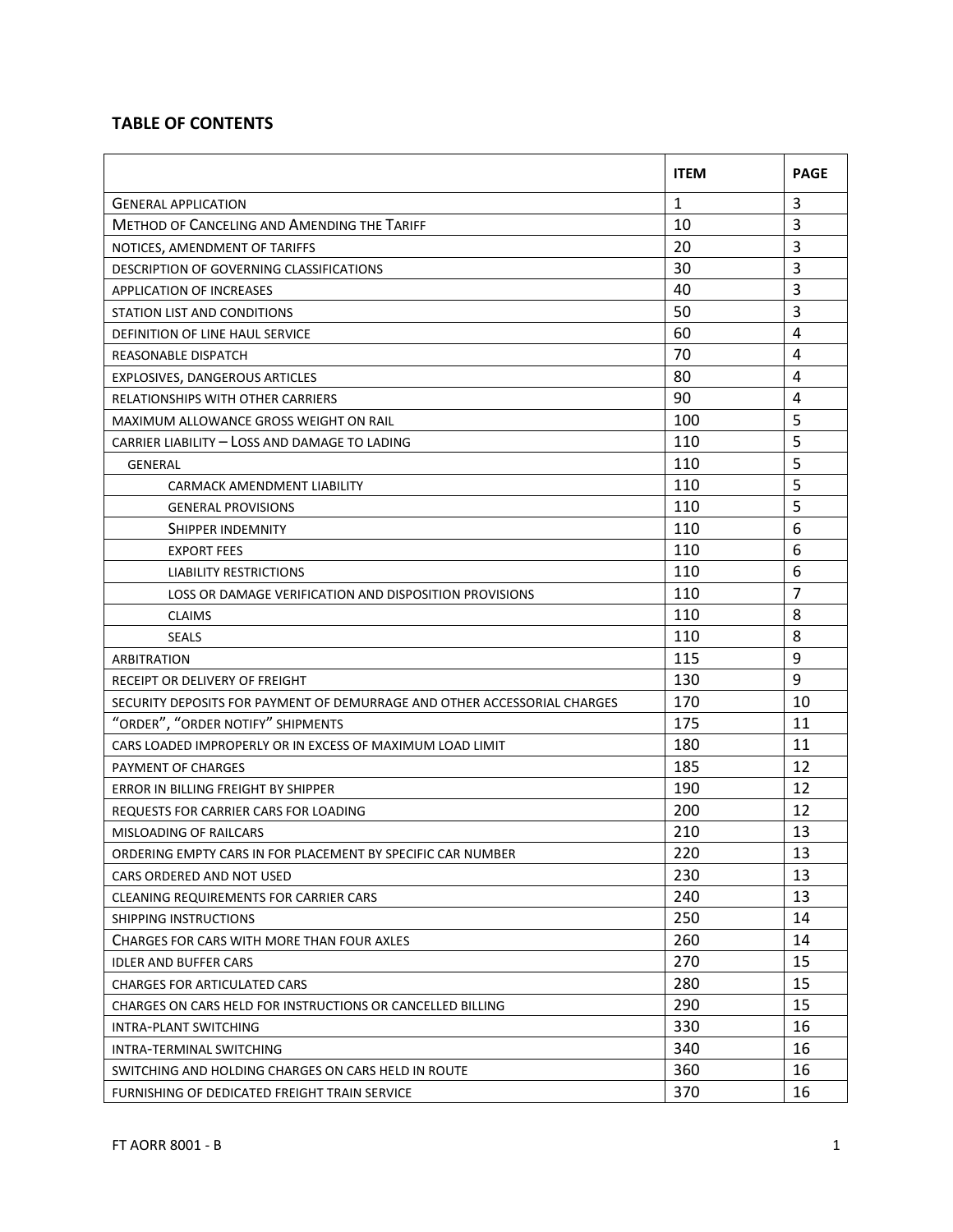| FURNISHING EXTRA SWITCHING SERVICE              | 380 | 17 |
|-------------------------------------------------|-----|----|
| DIVERSION OR RECONSIGNMENT                      | 390 | 17 |
| WEIGHT AGREEMENT AND WEIGHING                   | 400 | 18 |
| <b>INTERCHANGE ERROR MOVEMENTS</b>              | 420 | 18 |
| SET BACK CHARGES ON RECONSIGNED CARS            | 430 | 18 |
| <b>TRANSPORTATION OF EMPTY PRIVATE RAILCARS</b> | 450 | 19 |
| <b>PRIVATE CAR MILEAGE</b>                      | 460 | 19 |
| <b>INDUSTRY SIDETRACKS</b>                      | 500 | 19 |
| <b>EXPLANATION OF ABBREVIATIONS</b>             |     | 22 |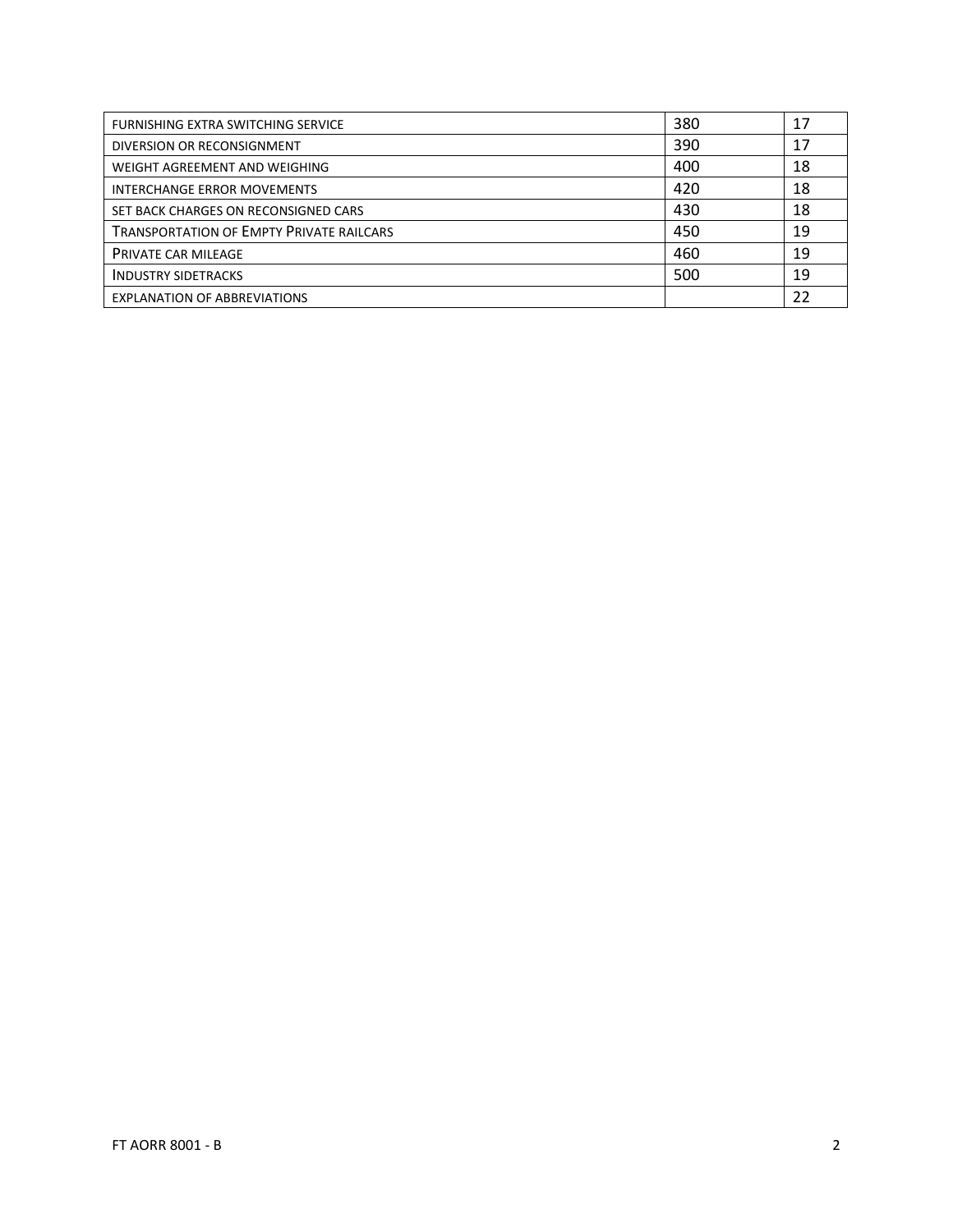#### **General Application – Item 1**

This tariff does not apply independently, but applies in connection with any and all rates and charges, either in tariff form or contained in contracts in which the Appalachian & Ohio Railroad, Inc. ("AORR") is a participant. Except as otherwise provided herein, should provisions of other tariffs conflict with the provisions in this tariff, the provisions of this tariff shall supersede and govern. Should provisions in contracts or pricing documents in which the Appalachian & Ohio Railroad, Inc. is a participant conflict with the provisions of this tariff; the contract provisions shall supersede and govern.

When in conflict with provisions in this tariff, the following tariffs shall supersede and govern:

• AORR 4000-Series for Unit Trains of Bituminous Coal and Petroleum Coke

#### **Method of Canceling and Amending the Tariff – Item 10**

When amended, this tariff will be replaced in its entirety using letter suffixes to cancel, replace and supersede the prior version; "A" is replaced by "B" which is replaced by "C", etc. The latest amended form will be assessable on the AORR website.

#### **Notices, Amendment of Tariffs – Item 20**

AORR tariffs are available for viewing on the internet at our website [www.a-orailroad.com](http://www.a-orailroad.com/) under the "Customers-Public Prices" tab. All customers shipping with AORR should review the publications posted on the Website before tendering freight or requesting transportation services. Printed copies are available upon written request to the issuer and address found on the title page.

#### **Description of Governing Classifications – Item 30**

The term "Uniform Classification" when used herein, means Tariff UFC 6000 Series.

#### **Application of Increases – Item 40**

Rates and charges in this tariff are subject to increase upon twenty (20) days notice.

#### **Station List and Conditions – Item 50**

This tariff is governed by the Official Railroad Station List, OPSL 6000-Series, to the extent shown below:

- Prepay Requirements and Station Conditions
	- $\circ$  For additions and abandonments of stations, and, except as otherwise shown herein, for prepay requirements, changes in names of stations, restrictions as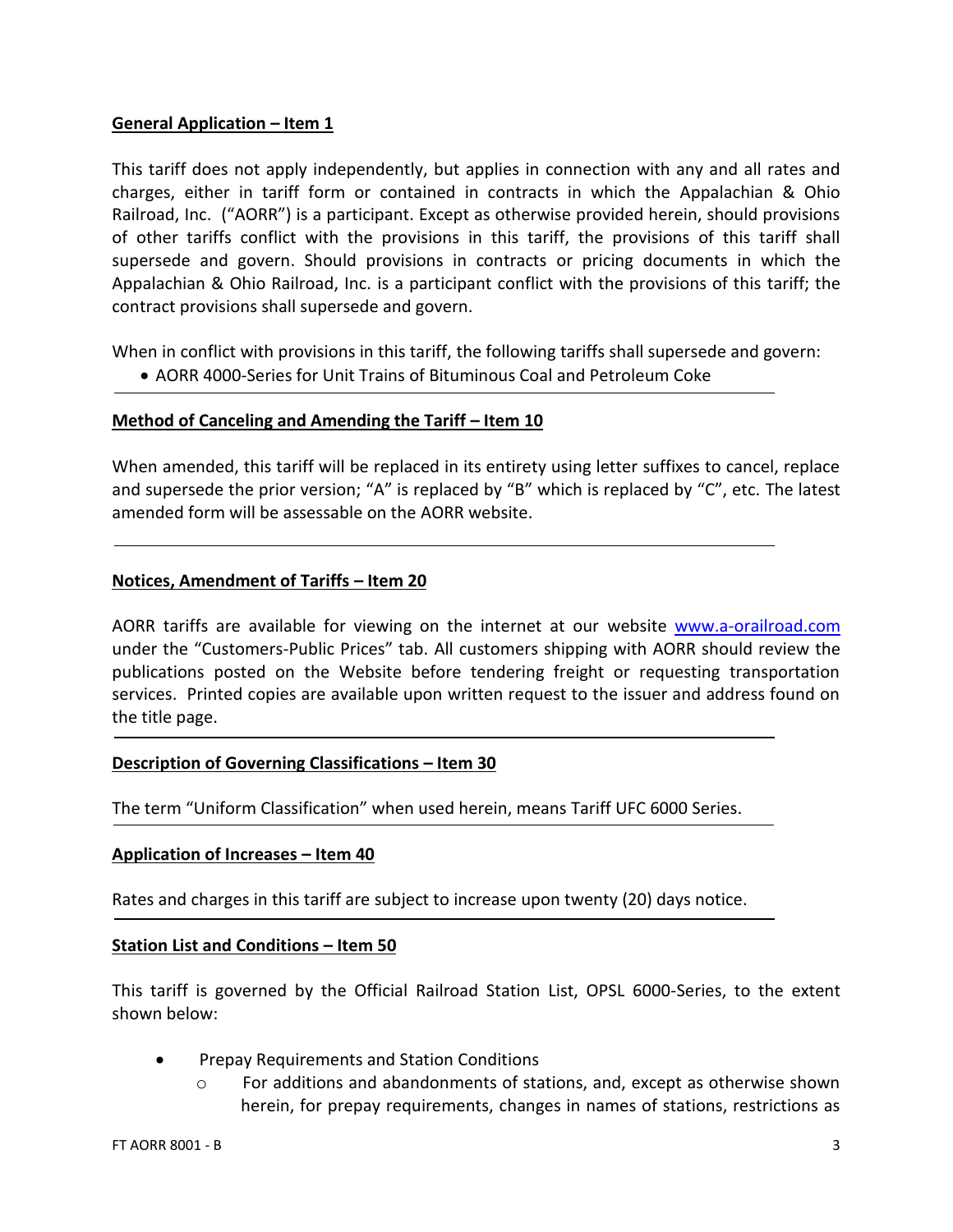to acceptance or delivery of freight, and changes in station facilities.

- $\circ$  When a station is abandoned as of a date specified in the above named tariff, the rates from and to such station as published in this tariff is inapplicable on and after that date.
- Geographical List of Stations
	- o For geographical locations of stations referred to in this tariff by station numbers.
	- o Station Numbers
	- $\circ$  For the identification of stations when stations are shown or referred to by numbers in this tariff.

#### **Definition of Line Haul Service – Item 60**

AORR defines line-haul transportation as the movement of one or more railcars from station to station; the pulling of the railcar(s) from one location at origin and placement of the railcar(s) to one location at the destination, in a "Continuous Movement" at the carrier's "Ordinary Operating Convenience" (both terms defined in Item 130). Any service outside these parameters subjects the shipment(s) to additional charges for additional services as defined herein.

#### **Reasonable Dispatch – Item 70**

AORR will transport railcars over its line with reasonable dispatch. AORR and connecting carrier(s) do not guarantee rail service on any scheduled time frame.

#### **Explosives, Dangerous Articles – Item 80**

For rules and regulations governing the transportation of explosives and other dangerous articles by freight, also specifications for shipping containers and restrictions governing the acceptance and transportation of explosives and other dangerous articles, see Tariff BOE 6000- Series.

#### **Relationships With Other Carriers – Item 90**

For the convenience of Customers, AORR has and will from time to time coordinate with other rail carriers for the transportation of cargo. When AORR coordinates such transportation, whether by contract or pursuant to that rail carrier's tariff, those arrangements are made solely so that our customers do not have to arrange and contract with those rail carriers. In entering such contracts and/or tendering railcars under that tariff, and paying for the services of those rail carriers, AORR is acting as the disclosed agent of the Customer. AORR does not seek such transportation on its own behalf, and any such other rail carrier is not AORR's agent in completing the transportation. AORR does not assume or accept any responsibility or liability for the actions of any other rail carrier with regard to the transportation of any cargo. All such liability is solely the responsibility of the rail carrier whose actions give rise to the claimed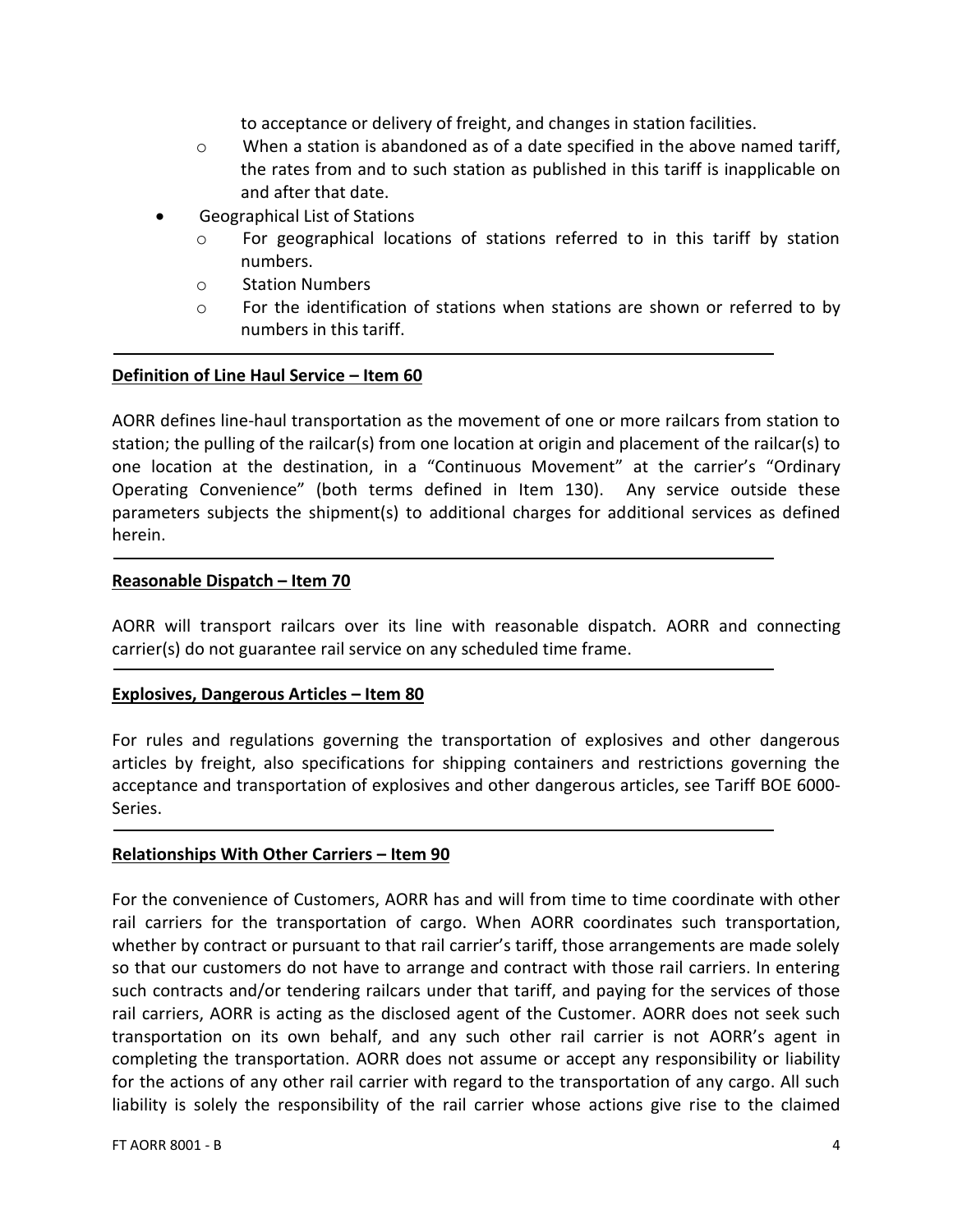liability. Each common carrier by rail is only responsible for the transportation services provided on its network.

#### **Maximum Allowance Gross Weight on Rail – Item 100**

AORR will provide switching and transportation services for loaded cars subject to a maximum gross weight on rail not exceeding 286,000 lbs. across all line segments.

#### **Carrier Liability – Loss and Damage to Lading – Item 110**

The following liability provisions will apply unless AORR and shipper agree in writing to different liability provisions:

General:

- a. Carmack Amendment Liability:
	- AORR offers Carmack Amendment protection tailored to the commodity and route over which a Shipper is requesting rail service. If desired, please contact your AORR sales representative to receive a specific rate quote with Carmack Amendment protection. If Carmack Amendment protection is desired for a shipment that extends beyond AORR's network, it is the Customer's responsibility to contact and determine the requirements, limitations, and fees of the other carrier(s), and to obtain Carmack Amendment protection from the other carrier(s). Any Shipper that wants AORR to assume liability for damages up to a declared value of the goods being shipped must provide the following before tendering the goods to AORR: (1) a statement declaring the election of Carmack Amendment protection and the value of the shipment, (2) acknowledgement that the Carmack Premium, as defined below, will be added to their invoices, or billed to them separately, and (3) railcar and waybill numbers for each affected railcar as soon as reasonably possible. The "Carmack Premium" portion of the line-haul rate shall be not less than 10% of the declared value of the goods and added to the common carrier line-haul price. AORR's liability for damage to, or loss of, goods in transit under this Item  $-110(a)$ shall not exceed, and is limited to, the lesser of value of the goods or the declared value, if applicable. In the absence of an election by Shipper under Item  $-110(a)$ , Carmack Amendment protection is waived and the provisions of Item 110(b) shall apply.
- b. General Provisions:

If the Shipper does not elect Carmack Amendment protections as set forth in Item 110(a) above, AORR will assume liability for freight claims subject to the following limitations: 1. AORR's minimum claim for loss or damage to freight is \$500.00. 2. AORR's maximum liability for loss of or damage to freight is the lower of (i) its original cost; (ii) the cost of replacement; or (iii) \$10,000 per rail car; provided, however, any liability of AORR for damaged cargo shall be reduced by the amount of any net salvage proceeds received by Shipper for such cargo. 3. AORR's Carrier's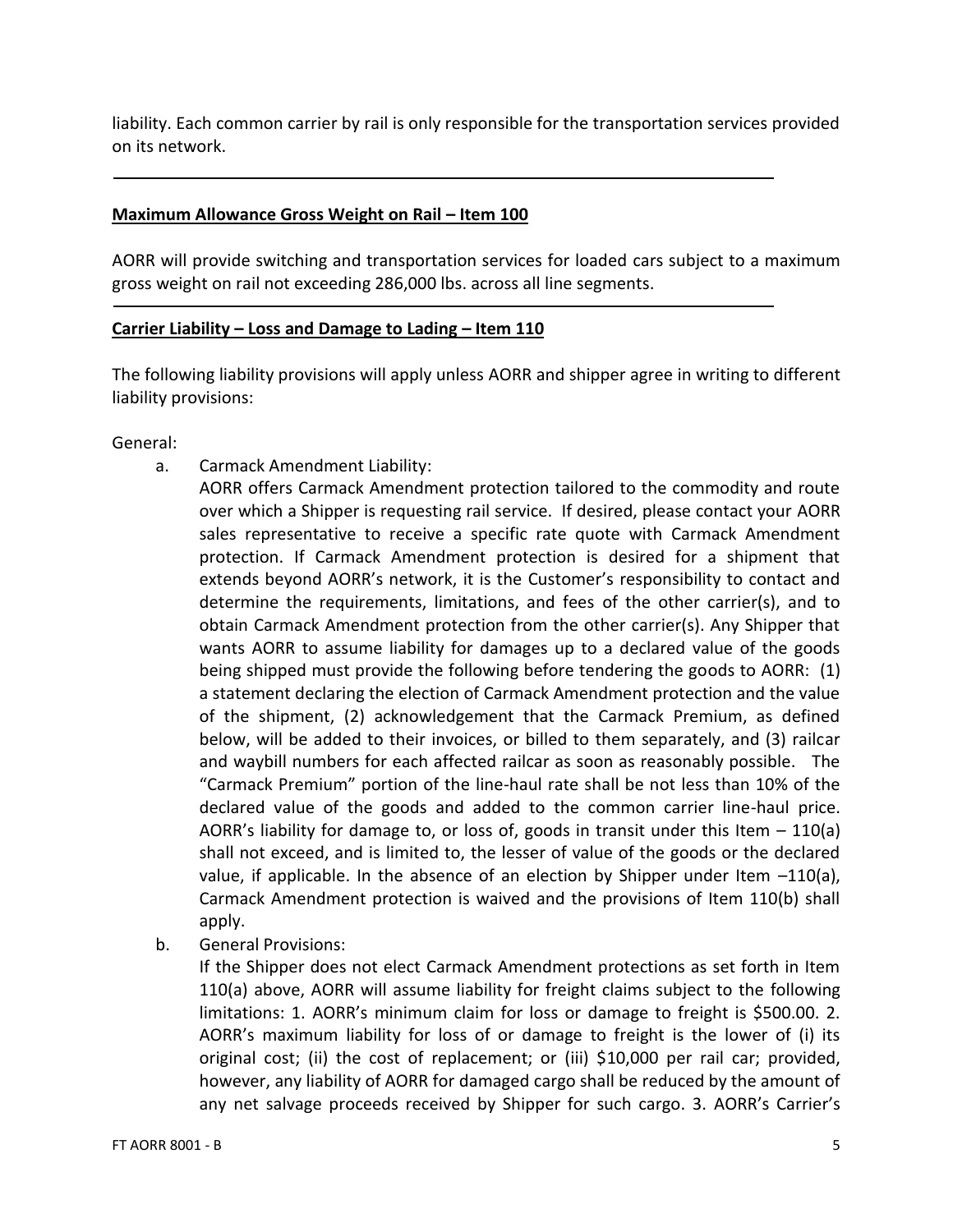liability for shortage of goods shall be conditioned upon evidence of unauthorized entry into the rail car while the same is in the possession of AORR. 4. AORR will not be liable for loss, damage, or delay to lading caused by an Act of God, a public enemy, the authority of the law, labor strikes, acts of civil disobedience, the inherent nature or character of the lading, natural shrinkage, an act or default of the shipper/consignor, owner or consignee/receiver, or from any cause whatsoever which occurs while the lading is not in the actual physical custody and control of AORR. 5. Shipper acknowledges and accepts the inherent tendency of perishable goods to deteriorate or decay. AORR is not liable for the decline of goods as is reasonably expected to occur while enroute. AORR is not liable for the decline of goods attributable to natural shrinkage, disease or decay within the goods when loaded. 6. AORR shall not be responsible for loss or damage to the freight or shipments originating or terminating outside the United States when the location at which damage occurred is unknown. 7. A claimant must mitigate its damage by acceptance of damaged or remaining cargo, and may not abandon damaged or remaining goods to AORR unless the damaged or remaining lading retains no value. Product that is abandoned to AORR in an undamaged condition will be sold and the salvage proceeds only, less salvage expenses, will be remitted to the owner. 8. Shipper is responsible for proper and lawful packaging, loading, stacking, blocking, bracing and ventilation of the cargo. Shifting of a load enroute is, of itself, not evidence of AORR's mishandling. 9. Shipper is responsible for loading only cars suitable for Shipper's cargo and determining that car doors are properly closed. 10. Individual pricing documents may contain different limits which take precedence over the terms in this Item 110(b). 10. Subject to the limitations in this Item 110, and the remaining provisions of this General Tariff 8001-B, claims for damage to, or delay or loss of, any commodity transported by AORR is governed in all other respects by the provisions of the Carmack Amendment and Title 49 of the United States Code.

c. Shipper Indemnity:

The shipper agrees to indemnify and hold harmless AORR from any loss, damage, or expense for personal injuries, death or property damage resulting from the shipper's negligence or failure to comply with the provisions contained herein. Acceptance of a shipment by AORR for transportation shall not be considered as a waiver of shipper's liability.

d. Export Fees:

On shipments intended for export from the United States of America, AORR will not be liable for charges such as brokerage fees, fines, penalties, foreign marine or foreign country freight charges, import duties or other such charges on cargo that is lost, damaged or delayed in domestic transportation.

- e. Liability Restrictions:
	- 1. Except as otherwise provided herein, the party in possession of rail cars and/or lading will be liable to the other as provided for by common law. In the event of an act or omission of any party involved in the transportation process; (shipper, rail carriers, receiver) is not the sole cause but contributes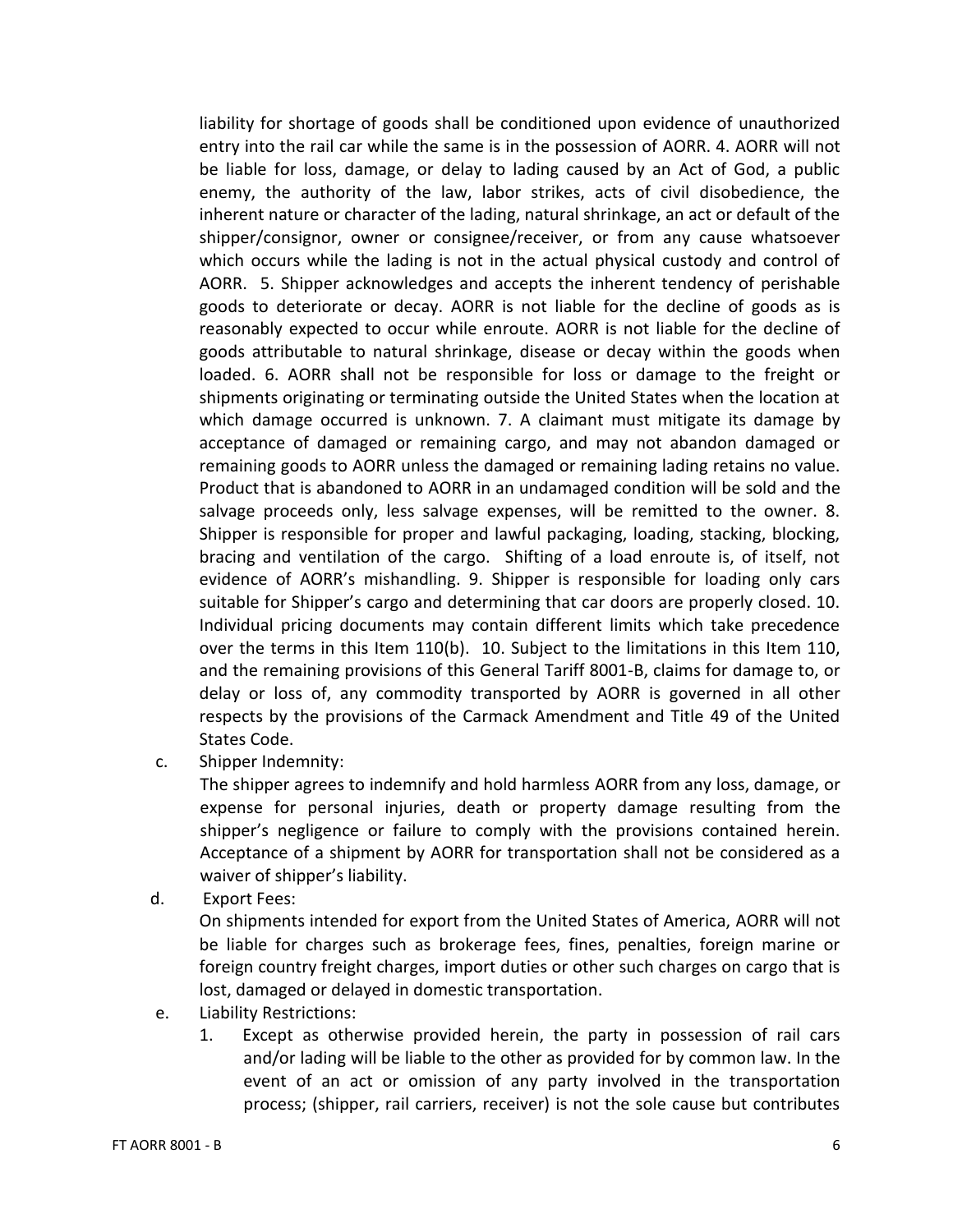to any loss or damage, each party will be liable for only that portion of the loss or damage caused by its negligence.

- 2. Rail carriers are not liable for temperature, corrosion or humidity related losses unless mechanical protective service is requested, paid for and carrier owned or leased equipment is used.
- 3. Rail carriers are not liable for loss or damage caused by defective equipment when such equipment is not owned, or leased by rail carriers.
- 4. Cargo loss and damage claims presented to the AORR will be resolved for the account of all domestic U.S.A. and Canadian rail carriers, while in this country, involved in transportation of shipments moving under the provisions of this publication, unless a connecting rail carriers tariff or agreement provides for more limited liability in which case the more limited liability provision will govern.
- 5. Rail Carriers will not be liable for more than \$250.00 per car load for the amount of internal revenue taxes paid or determined and customs duties paid on distilled spirits, wines, and beer previously withdrawn from bond, which were lost, rendered unmarketable or condemned by a duly authorized official by reason of fire, flood, casualty or breakage, destruction or other damage (but not including theft) resulting from vandalism or malicious mischief, if such damage or disaster occurred in the United States of America, and if such distilled spirits, wines or beer were held and intended for sale at the time of such disaster or other damage.
- f: Loss or Damage Verification and Disposition Provisions:
	- 1. Rail carriers have the right to inspect, weigh or reject shipments at origin, en route or at destination for non-compliance with the provisions contained in the applicable publications.
	- 2. Rail carriers reserve the right to inspect damaged cargo. As a condition precedent to payment of any claims against carriers for loss or damage, the consignee must within twenty-four (24) hours of shipment's arrival, notify the destination carrier, shipper and AORR, if AORR is not the destination carrier, of any claimed damage and allow destination carrier or its agent to inspect.
	- 3. Failure of the rail carriers to inspect damaged cargo, for whatever reason, will not relieve the burden of the claiming party to establish that cargo was received in a damaged condition nor will it be considered an admission of liability by the rail carrier.
	- 4. Shipper and/or consignee must mitigate damage by accepting the damaged cargo unless it is totally worthless and is without salvage value. Shipper and/or consignee may not abandon damaged or partially damaged shipments to the rail carrier when the damaged shipments retain any value. Product that is abandoned to the rail carriers in an undamaged condition shall be sold for account of the beneficial owner and salvage proceeds only, less any salvaging expenses incurred, shall be remitted to the beneficial owner.
- g: Claims:
	- 1. As a condition precedent to payment of a claim, claims must be filed in writing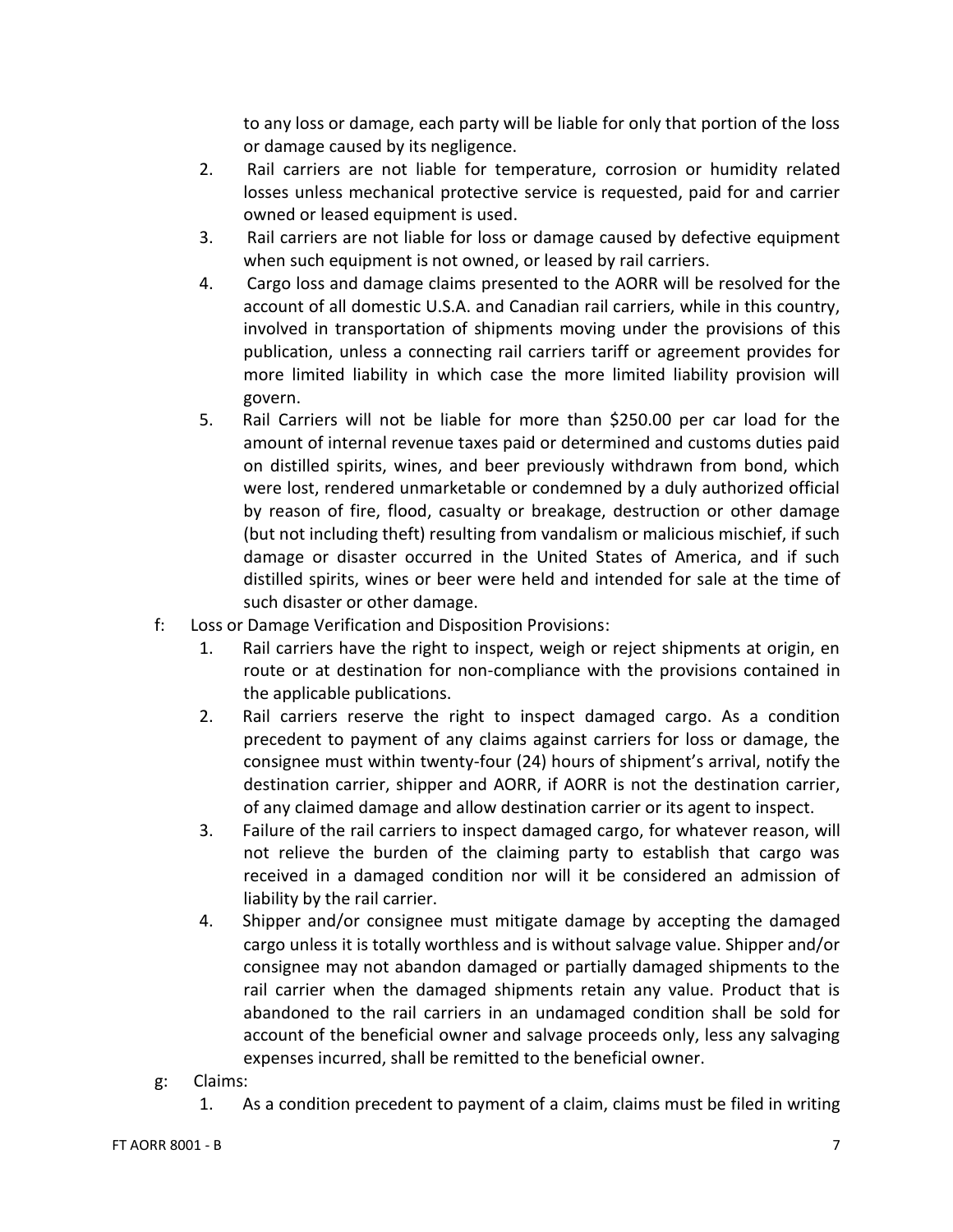to Freight Claims Administration, 200 Clark Street, Paducah, KY 42003 or FAX (270) 444-4397 or freightclaims@palrr.com within nine (9) months of the delivery date or in the event of non-delivery, within nine (9) months of the expected delivery date. Such communication shall comply with the minimum requirements contained in 49 C.F.R. 1005.2(b). Claims may only be submitted by the beneficial owner or a party to the transportation agreement.

- 2. In addition to the requirements of 49 C.F.R. 1005.2(b), all written claims must include the following documentation:
	- a. A demand for payment of a specific amount, with a statement of the formula or basis on which the damages are calculated, plus documentation to support the calculation.
	- b. Information identifying the rail shipment including equipment initials and numbers, shipper and receiver's names, notify party's name, shipping date and commodity.
	- c. Origin records or certification as to the condition and quantity of the cargo at the time tendered to the origin rail carrier. If shortage is involved, origin seal records must be furnished.
	- d. Destination records as to the condition and quantity of the cargo at the time received from the destination rail carrier. If shortage is involved, destination seal records must be furnished.
	- e. Verification of the amount claimed such as certified invoices or repair bills.
	- f. Evidence as to the disposition of the damaged cargo.
	- g. Carrier reserves the right to summarily deny any and all claims submitted that does not contain all or part of the aforementioned documentation.
- h: Seals:

It is the sole responsibility of the shipper to determine the type of protection necessary to protect the cargo, including but not limited to the use of seals and security devices. AORR does not provide seals, apply seals, or determine if seals or security devices are appropriate or adequate, except in the case of contamination (see paragraphs below). Nor does AORR, in all cases, inspect shipments for seal integrity. In the event that a seal or a security device is broken, or missing, the absence or breach of a seal will not create a presumption of contamination or theft without actual physical evidence. Documentation of the application of seals or security devices at origin is the responsibility of the shipper and the seal number(s) must be included on the bill of lading or shipping instructions and in any claim application.

For AORR to consider a claim for contamination of cargo the shipment must be sealed by the actual shipper or its agent. The minimum seal will be a barrier type seal meeting American Society for Testing and Materials (ASTM) standards, a cable seal 1/8 inch in diameter, a high security bolt seal, or its equivalent. All seals utilized by the shipper will be sequentially numbered and recorded on the bill of lading or shipping instructions. The shipper will maintain for one year a record of the date and time of the application of seal, and the identity of the person applying the seal.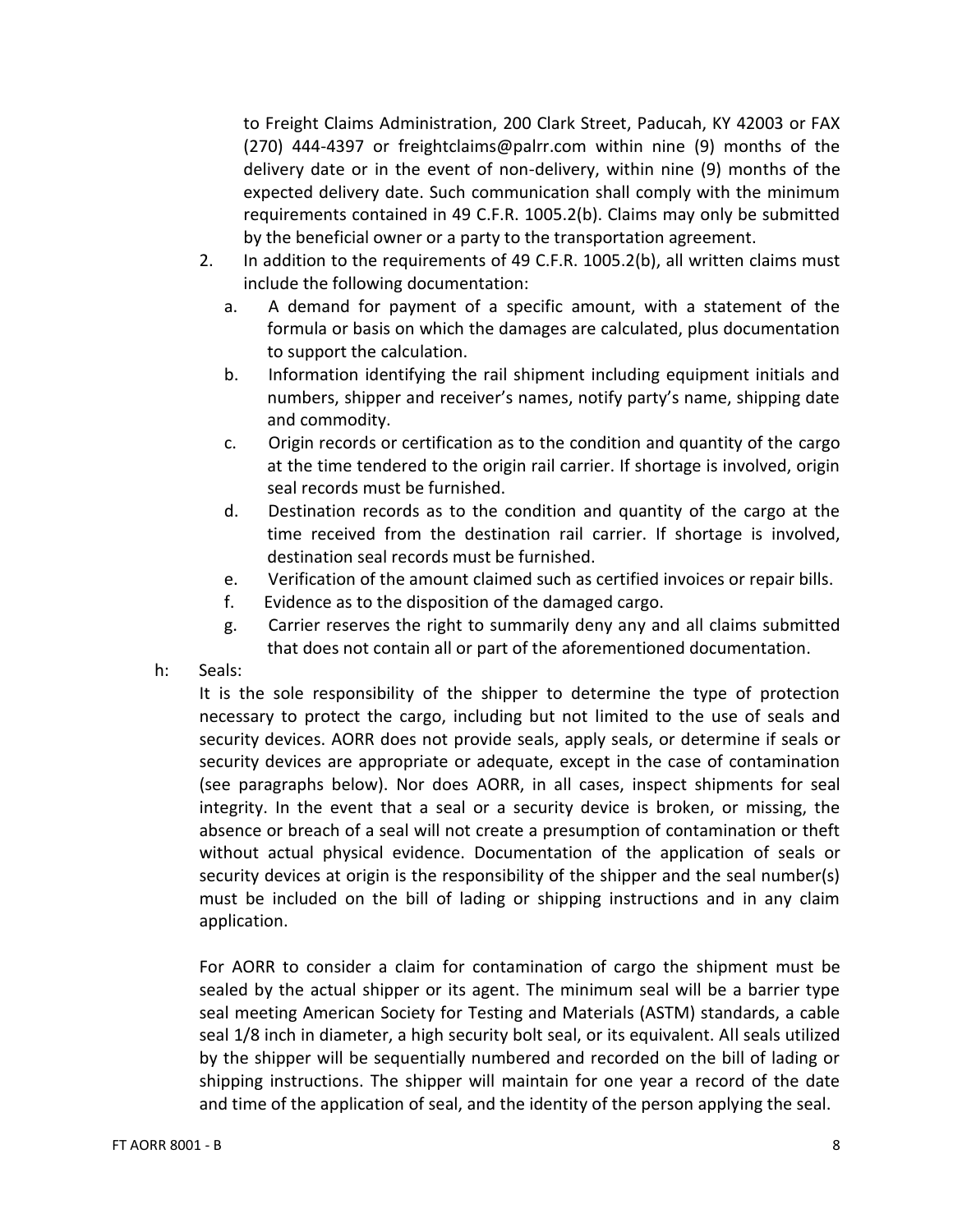#### **Arbitration – Item 115**

To the greatest extent permissible by law, any and all irreconcilable disputes arising between the parties to this tariff shall be settled through final and binding arbitration. The parties to this tariff shall jointly submit irreconcilable disputes to final and binding arbitration under the Commercial Arbitration Rules of the American Arbitration Association after the pre-arbitration dispute resolution period has elapsed. The decision of the arbitrator(s) shall be final and binding upon the parties to this tariff. Each party to the arbitration shall pay the compensation, costs, fees and expenses of its own witnesses, experts and counsel. The compensation, costs and expense of the arbitrator(s), if any, shall be borne equally by the parties to the tariff. Any award from an arbitration proceeding under this Item shall be submitted to each party within five (5) days of the decision, with a formal opinion. The final award of the arbitration shall be binding and no other remedy at law or in equity shall exist for the parties under the terms of the tariff.

*Pre-Arbitration Dispute Resolution and Notification*: The parties agree that good-faith informal efforts to resolve disputes often may result in a prompt, low-cost, and mutually beneficial outcomes. The parties therefore agree that, before either party demands arbitration against the other, customer and Railroad, and any other party with an interest in the arbitration will meet and confer, in person or via telephone/videoconference, in a good-faith effort to resolve informally any claim covered by this Arbitration Agreement. The party initiating the claim must give notice to the other party in writing of their intent to initiate an informal dispute resolution conference, which shall occur within thirty (30) days after the other party receives such notice, unless an extension is mutually agreed upon by the parties. After thirty (30) days of such an informal pre-arbitration dispute resolution conference with the non-demanding party to the informal dispute, and if and only if, the dispute remains irreconcilable, then the party initiating the claim may request arbitration under the Commercial Arbitration Rules of the American Arbitration Association.

#### **Receipt or Delivery of Freight – Item 130**

- a. Except as otherwise provided in Paragraph (c) or in other tariffs, cars of freight moving at line haul or switching rates will be delivered on and removed from privately owned or leased tracks near and connecting with this railroad's tracks without additional charge, provided there are no conditions which make it unsafe for AORR locomotives to operate over such tracks or that prevent AORR from receiving or delivering cars at its ordinary operating convenience.
- b. Except as otherwise provided in Paragraph (c) such cars will be received and delivered at loading and unloading locations on tracks designated by the customer within the facility without additional charge when that service can be performed in continuous movement at this railroad's ordinary operating convenience, and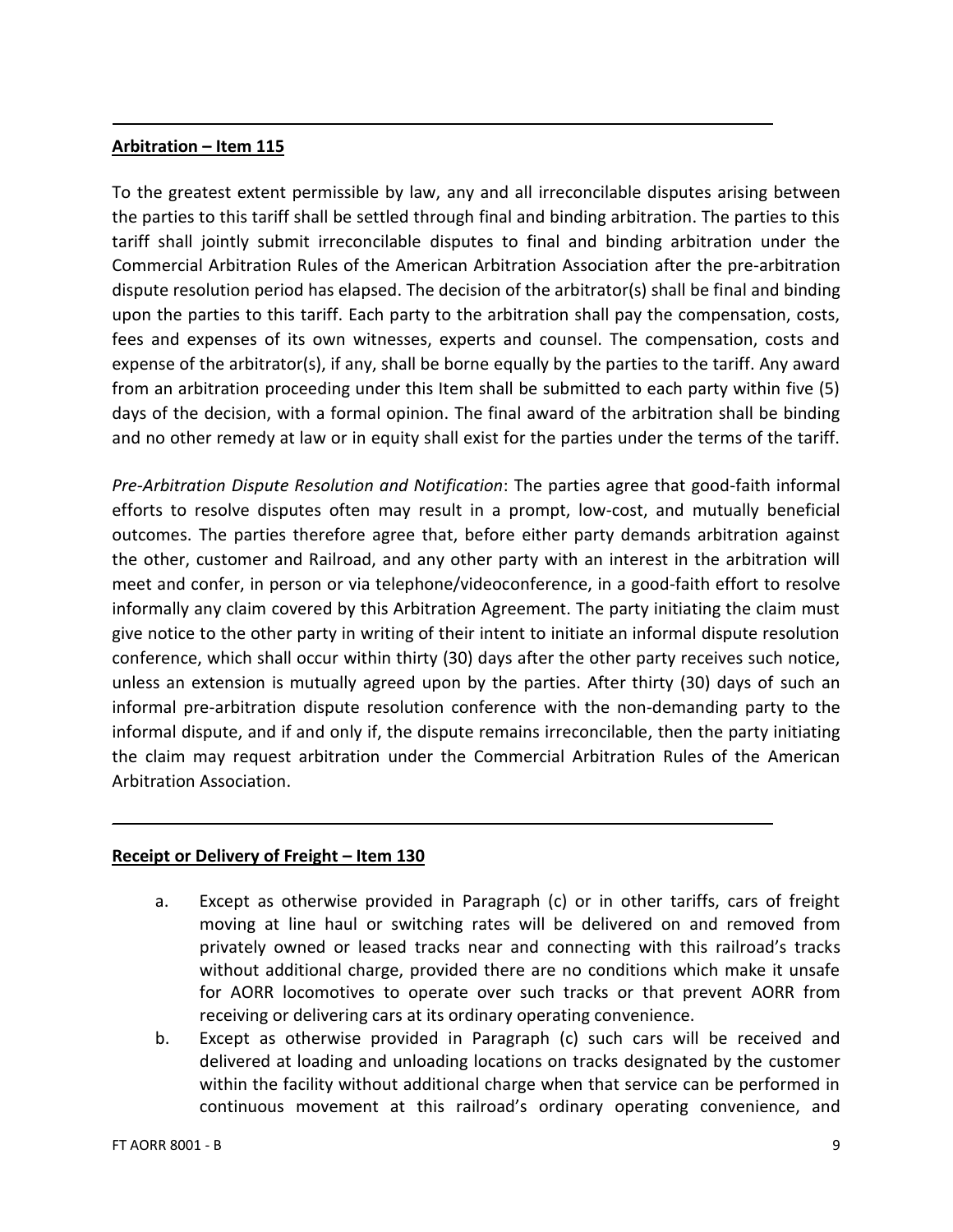provided AORR's locomotives can safely operate over such tracks.

- c. When receipt or delivery of a car or cars cannot be accomplished in continuous movement at AORR's ordinary operating convenience because of any condition caused by the industry, AORR will arrange for receipt or delivery as follows:
	- 1. If it appears that the delay will be of a temporary nature, the locomotive will be held at the nearest available location and the service completed when conditions permit. When such delay to AORR's locomotive exceeds 30 minutes, the charge is \$60.00 for each five minutes or fraction thereof after the first 30 minutes of delay. The time of the delay will be measured from the minute the conductor determines that the industry is unable to accept service.
	- 2. If, after a period of delay, the condition preventing completion of service has not been eliminated, AORR may, at its option, withdraw its locomotive and place any car or cars on available track inside or outside the facility. Subsequent movement by AORR of any car or cars so moved will be subject to Intra-Plant or Intra-Terminal charges, as the case may be.
- d. "Continuous movement" means a movement between AORR's tracks and the designated location of receipt or delivery within the facility without any delay due to a condition of which the industry is responsible.
- e. "Ordinary operating convenience" means the time of arrival of AORR's locomotive and contemplates only one switch per service day except when additional switches are made by this railroad at its sole option. Any other switching service on request of the industry is not "ordinary operating convenience" and subject to additional charges.

### **Security Deposits for Payment of Demurrage and Other Accessorial Charges – Item 170**

A security deposit to insure payment of any demurrage, detention, storage or other accessorial charges that may accrue will be required from any consignor, consignee, beneficial owner, or other responsible parties, hereafter referred to as customer who fails to pay demurrage, detention, storage or other accessorial charges after specific written demand referring to this tariff provision. AORR will give the customer 10 days' written notice before the provisions of this item are invoked.

The deposit must be paid in cash, certified check, cashier's check or money order before any freight car is delivered to such customer for loading or unloading.

The minimum deposit for each freight car will be the average amount of demurrage, detention, storage or other accessorial charges outstanding at the time this tariff provision is invoked against the customer. The maximum amount of deposit will be determined by AORR's credit office through other alternative forms of security. The credit office may waive the minimum deposit per car by accepting a revolving deposit of \$1,000 to \$10,000 based on traffic volume. The deposit will be held in a non-interest bearing escrow account to guarantee payment of and to be applied against any demurrage, detention, storage or other accessorial charges which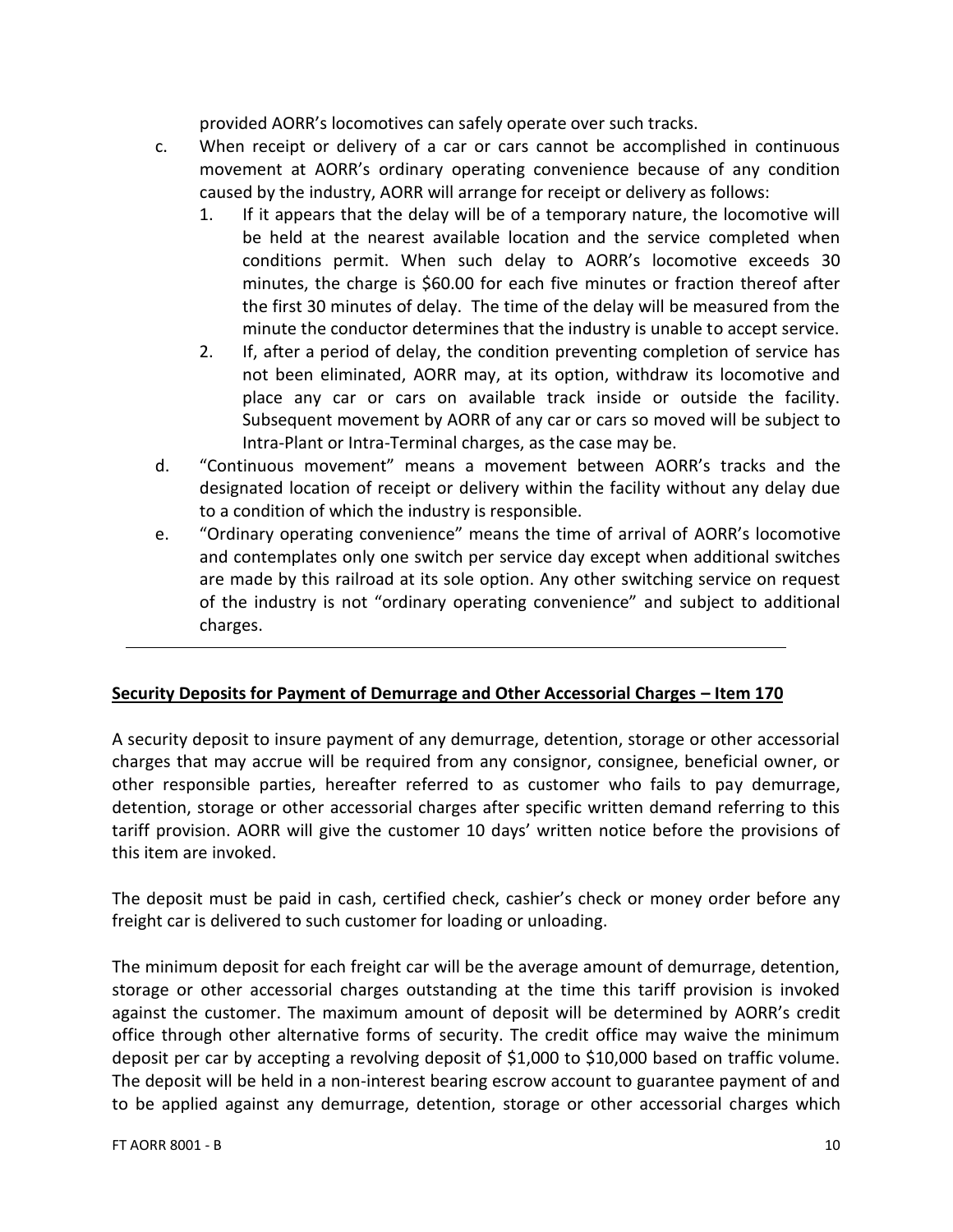may accrue since the implementation of the security deposit arrangement.

AORR will refund the deposit or balance of the deposit within 30 days after notification by its agents that the equipment has been released to this railroad. Any demurrage, detention, storage or other accessorial charges will be deducted from the deposit before any refunds are made. The deposit or balance of the deposit may be transferable to another freight car to cover charges incurred since the implementation of the security deposit arrangement.

Security deposits will no longer be required after the customer has paid all outstanding demurrage, detention, storage and other accessorial charges and has given assurance in writing to the satisfaction of this railroad's credit office that future demurrage, detention, storage and other accessorial charges will be paid within the credit period.

#### **"Order", "Order Notify" Shipments - Item 175**

AORR does not provide Order/Notify service. Bills of lading or shipping instructions tendered to AORR in the form of an order/notify bill of lading will be handled as straight bills of lading. Instructions to the effect of requiring AORR to not complete delivery of a shipment until either securing authorization for delivery from the shipper or some other party, surrender of the bill of lading or notification by AORR to the shipper or some other party shall have no effect and be void regardless of whether such instructions are contained in a straight or an order/notify bill of lading; and AORR shall have no liability for delivering a shipment to the consignee listed in the bill of lading in such circumstances.

#### **Cars Loaded Improperly or in Excess of Maximum Load Limit – Item 180**

- a. Carload freight must be loaded in conformity with Association of American Railroads' Closed Car and Open Top rules. Carload freight must not exceed the maximum load limit stenciled on cars or the gross weight of car cannot be in excess of the track weight limit at any point along the route of movement. Cars found to be overloaded or improperly loaded while on the tracks of AORR, or cars interchanged from AORR to another carrier which are returned to AORR because such cars are overloaded or improperly loaded, will either be returned to the shipper for adjustment, or placed at a location suitable for adjusting the load, the location of which will be at the discretion of AORR.
- b. Improperly and/or overloaded cars will be subject to a charge of \$750 per car in addition to any applicable freight, switching, weighing, demurrage and or storage charges.
- c. Cars covered by this item will be subject to AORR demurrage rules and charges, and no free time or credits will be allowed. Demurrage will begin upon notification to customer of overloaded or improperly loaded condition, or placement of the car at the location for adjustment of the car, whichever occurs last.
- d. Cars found to be overloaded or improperly loaded at a loading point served by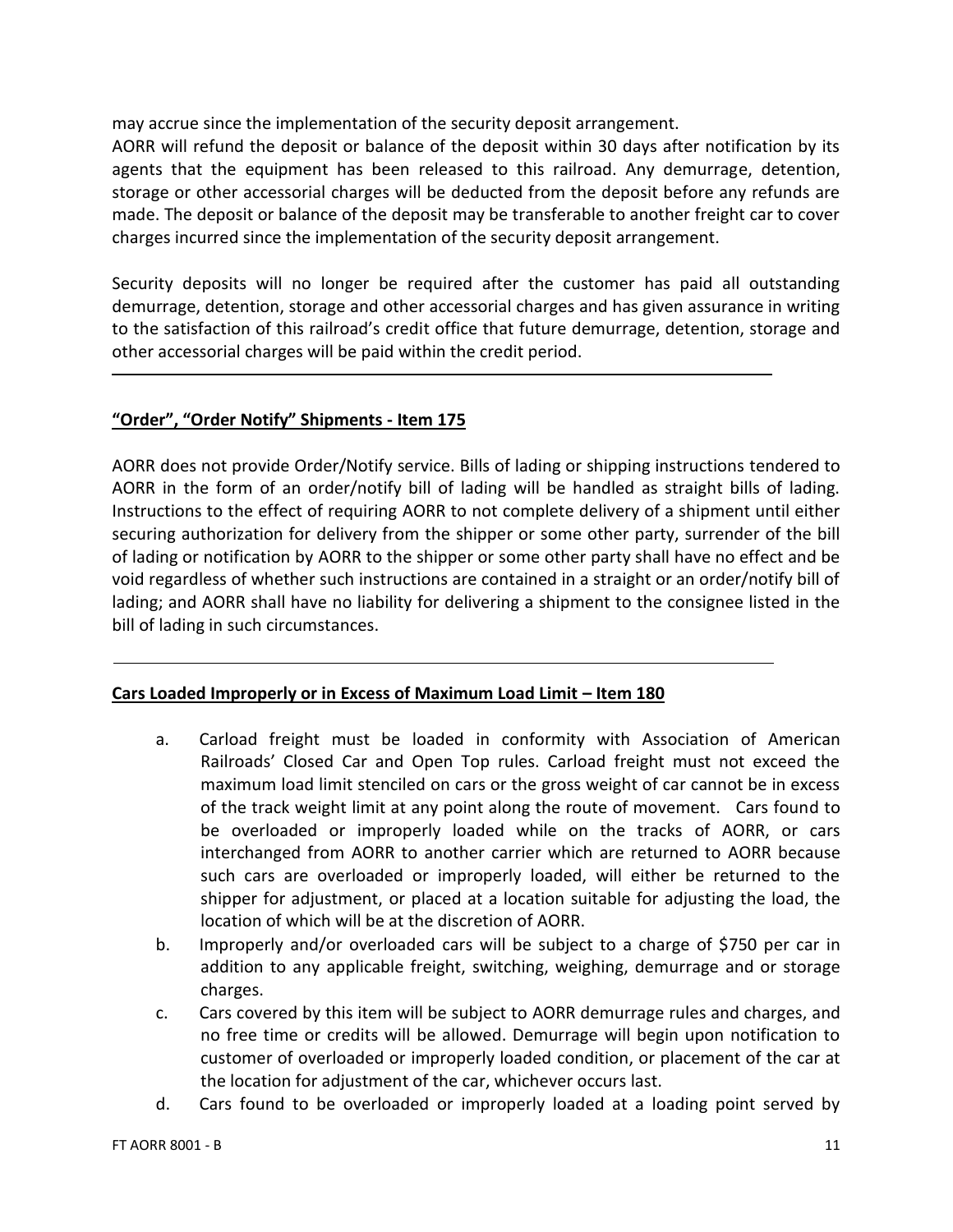AORR will not be moved until the load has been adjusted. Demurrage will continue until the car is released and accepted by AORR. No additional free time will be allowed.

e. All arrangements and costs for load adjustment shall be the responsibility of the shipper. 72 hours after notification to the shipper if no instructions or arrangements have been made by the shipper to have the load adjusted/reduced, AORR may, at its discretion, have the load adjusted. All costs for load adjustment will be billed to the shipper by AORR. Any applicable freight, switching, weighing and demurrage charges will apply.

#### **Payment of Charges – Item 185**

Shipper or consignee shall be liable for payments of the transportation charges accruing on a shipment and nothing herein shall limit the right of AORR to require at time of shipment the prepayment or guarantee of charges. Shipper will pay AORR if shipment is prepaid, or be responsible for payment if shipment is made collect, and pay immediately upon presentation of a bill unless credit has been granted by AORR. If shipper or consignee has established credit with AORR, the AORR's credit terms and conditions will supersede any prepayment or payment upon demand requirement. If transportation charges have not been prepaid, or shipper or consignee has not entered into an agreement for credit, AORR shall not make delivery of the shipment without payment or guarantee by shipper or consignee of all charges. Placement of equipment by AORR under credit agreement for loading shall be deemed acceptance of shipment for the purpose of incurring freight charges under a credit agreement.

Acceptance of shipment by consignee or beneficial owner shall be deemed acceptance of responsibility for payment of all charges accruing on the shipment, including, but not limited to demurrage and switching services performed at destination. Such payment shall be in U.S. dollars.

#### **Error in Billing Freight by Shipper – Item 190**

If a car is tendered to carrier for shipment and after the line-haul transportation commences it is discovered that through error of the shipper the car is empty, freight charges will be assessed from origin to point at which car is discovered to be empty.

#### **Requests for Carrier Cars for Loading – Item 200**

All requests for carrier supplied cars for loading must be submitted to AORR, who reserves the right to furnish cars from the following sources:

- AORR's owned or leased fleet
- Other Carriers' cars readily available
- Nationwide pools provided to support certain commodities
- A connecting Carrier who will be involved in the route.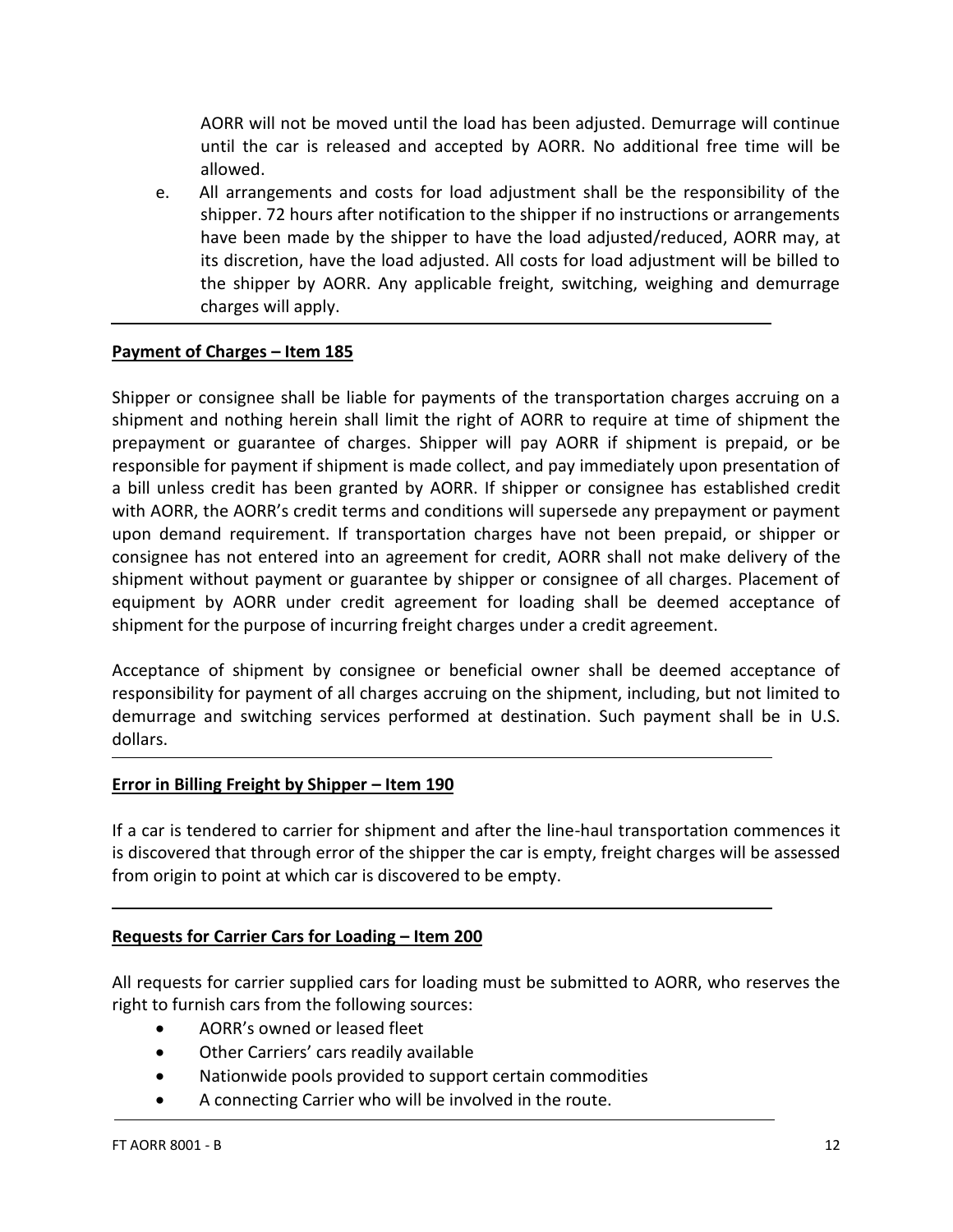#### **Misloading of Railcars – Item 210**

If a railroad owned or leased car is supplied to a customer for loading by a carrier connecting to AORR, and such car is loaded in line haul service via a carrier other than the carrier supplying the car, customer will be charged a misloading fee of \$500.00, which fee accrues wholly to the account of AORR. The affected connecting carriers may additionally charge a fee for misloaded cars in addition to the AORR fee.

#### **Ordering Empty Cars in for Placement by Specific Car Number - Item 220**

When empty cars are stored or otherwise held for loading, and customer requests such cars per day for placement by specific car number (as opposed to ordering in "any empty cars" or "the next cars in line"), then an "Ordering Empty by Car Number" charge of \$80.00 per car applies. Charge applies regardless of car ownership and whether the cars are stored or held on railroad tracks or on customer lease tracks.

#### **Cars Ordered and Not Used – Item 230**

If a railroad owned or leased empty car is ordered for loading and the service of switching and placing it has been performed and the car is not loaded, a fee of \$250 in addition to the published intraterminal switching charge will be assessed against the person, firm or corporation ordering such car. In the event a car is rejected account not suitable for loading, this item will not apply if party ordering the car advises this railroad of rejection and condition that caused car to be rejected within twenty-four (24) hours exclusive of Saturday, Sundays and holidays, after actual placement. These provisions will also apply in connection with cars held on constructive placement on shipper-owned or leased tracks. In connection with firms that perform their own switching, switching charge will not apply if cars are rejected account not suitable for loading.

#### **Cleaning Requirements for Carrier Cars – Item 240**

With the exception of railroad-owned securement devices, each railroad owned or leased car must be completely unloaded, clean and have all doors and hatch covers properly closed and secured prior to being released as "empty." Customers are responsible for all charges arising from the release of a railroad owned or leased car that is not empty and clean, including but not limited to charges for cleaning, switching or line haul movement to the nearest point where the car can be cleaned. Customer shall indemnify and hold AORR harmless for all liability, claims loss and expenses resulting from customer's failure to properly close and secure doors or hatches.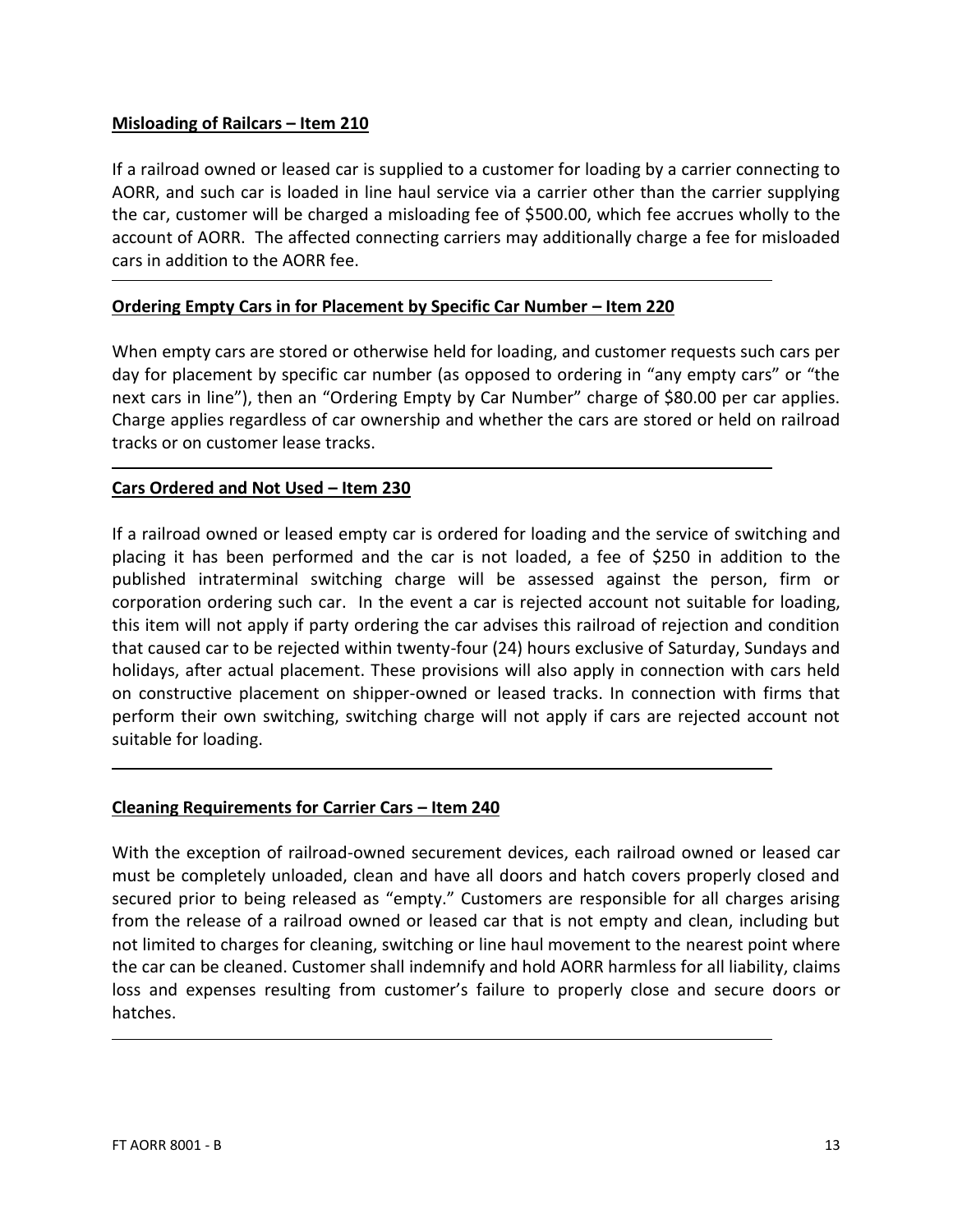#### **Shipping Instructions – Item 250**

- a. **Shipments Billed on AORR (Local or Interline Forwarded):** All shipping instructions must be submitted by the Consignor or person acting on Consignor's behalf using AORR's internet web site, www.a-orailroad.com, or via previously agreed-upon means of Electronic Data Interchange. Consignors may make arrangements directly with third party logistics services providers to submit shipping instructions on their behalf via the same methods. In emergencies, AORR will accept shipping instructions via telefacsimile at its Customer Service Center, 270-444-4347 or by email to customerservice@palrr.com, and may charge up to \$100 for any bill of lading received. AORR will not accept delivery of shipping instructions by fax, US Mail, express service, personal delivery, or otherwise. Shipping instructions must contain all the information necessary to transport the shipment to its final destination. Required information includes, but is not limited to: Car initial and number, shipper name, origin, destination, consignee name and address, care of party (when using a thirdparty unloader), route, load or empty status, commodity description, standard commodity code, net weight and unit of measure, and payee (party responsible for the freight charges). Hazardous materials shipments also require UN Number, Class Number, Packing Group and a 24-hour emergency contact number. Consignors must provide in their billing instructions to AORR any and all additional information as may be required by the other carriers in the route, including but not limited to required information for transborder shipments. Cars held for complete instructions may be subject to a hold charge of \$500 per non-hazmat car and \$1,500 per hazmat car and the car will be subject to demurrage/storage charges without free time until such time that complete delivery and payment instructions are received, in addition to incidental switching charges that may occur. All shipments received and accepted are transported subject to all applicable circulars, tariffs, contracts, price quotations, and the terms of the Uniform Straight Bill of Lading.
- b. **Interline Shipments Received by AORR:** In the case of shipments terminating on AORR and originating on a railroad connecting directly or indirectly to AORR, it is the responsibility of the consignor to provide complete shipping instructions to the originating carrier to affect accurate delivery and billing as described above through the means of standard EDI information exchanges. Failure to provide all required information will subject the shipment holding, demurrage/storage, switching and incidental charges as described above, until complete information is received.

#### **Charges for Cars with More than Four Axles – Item 260**

Charges for Intraplant, Intra-terminal or Reciprocal switching will be confined to cars having no more than four (4) axles. When cars with more than four (4) axles are used, the charges for such service will be 200 percent of that shown for the same service applicable on cars with four (4) axles.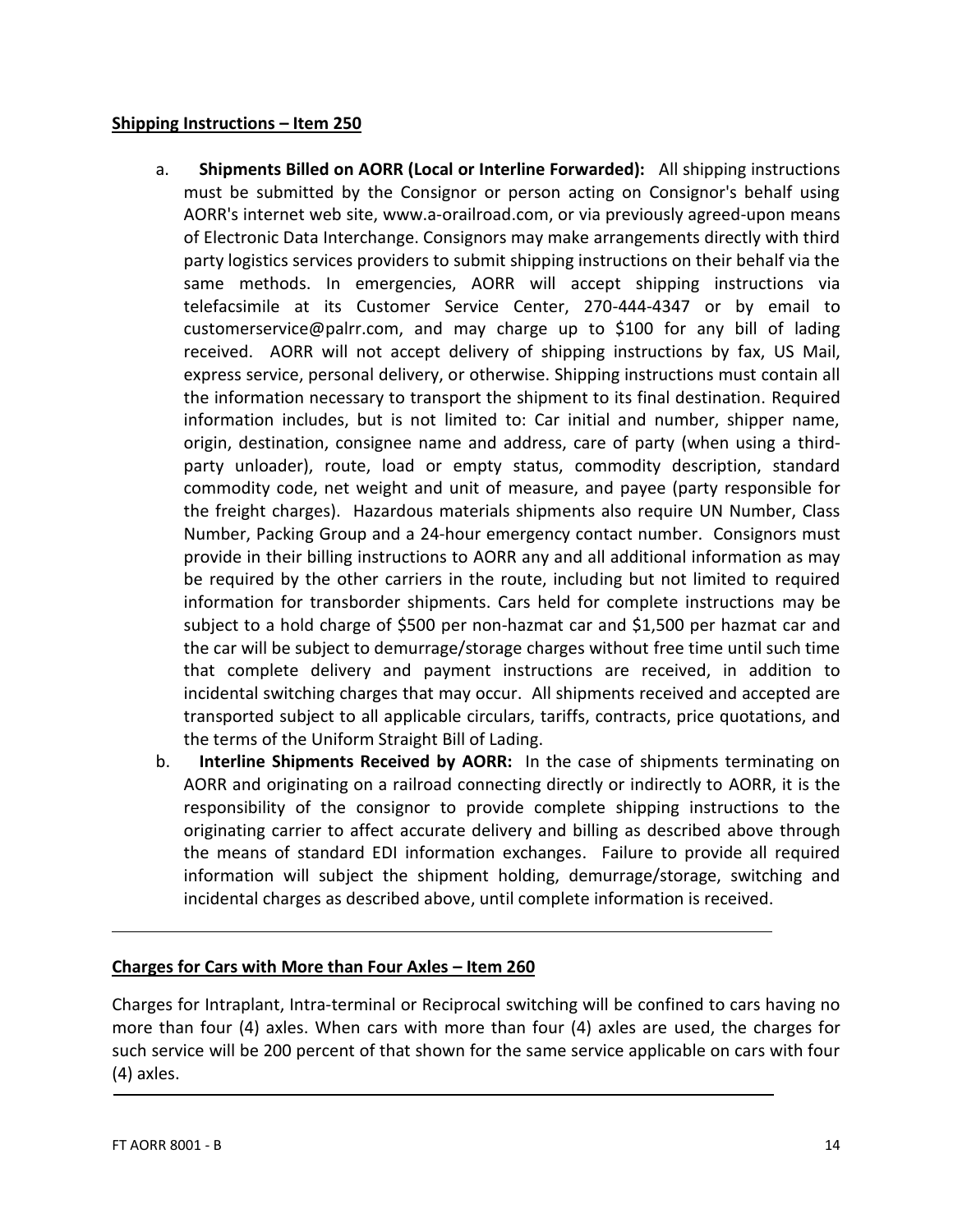#### **Idler and Buffer Cars – Item 270**

An idler car is an empty car, on which no part of a load rests, that is used in transporting freight of unusual length or excessive weight for the safe transportation or protection of lading. Buffer cars are empty cars used in transporting loaded unit trains of flammable commodities. Customers with loaded moves that require idler or buffer cars will be charged \$500 per idler or buffer car (one way).

#### **Charges for Articulated Cars – Item 280**

On movements of articulated cars (two or more units permanently or temporarily joined together), the switching charges published in this tariff will apply separately to each unit of the articulated equipment.

#### **Charges on Cars Held for Instructions or Cancelled Billing – Item 290**

In the absence of specific provisions to the contrary, the following will apply:

- a. When on shipper's order loaded or empty cars are removed from industry or industry leased track and held by this railroad awaiting billing instruction, the move will be subject to a "pull and hold" charge of \$500 per car, and the car will remain on continuous demurrage or storage until billing instructions are received.
- b. When on shipper's order, a shipment described in paragraph (a) is returned from whence it came, the return move will be subject to an intra-terminal switching charge.
- c. "Pull and hold" service is provided at AORR's discretion, subject to availability of sufficient capacity to hold such cars.
- d. AORR will not provide "pull and hold" service for cars containing Toxic Inhalation Hazard (TIH) or Poisonous Inhalation Hazard (PIH) commodities, as defined in AAR Circular No. OT-55.
- e. When, after billing instructions are submitted, cars are removed by AORR from industry, leased track or team track, prior to departure from origin station are subsequently ordered back to the original industry, leased track or team track, the intraterminal switching charge, will be assessed for the movement of the car, and the car will remain on continuous demurrage in the demurrage account of the party in whose name the car was ordered for loading, and a billing cancellation charge of \$150 per bill of lading will apply.

#### **Intra-plant Switching – Item 330**

Intraplant switching is a switching movement from one location at an industry to another location at the same industry where the service can be performed without leaving the industry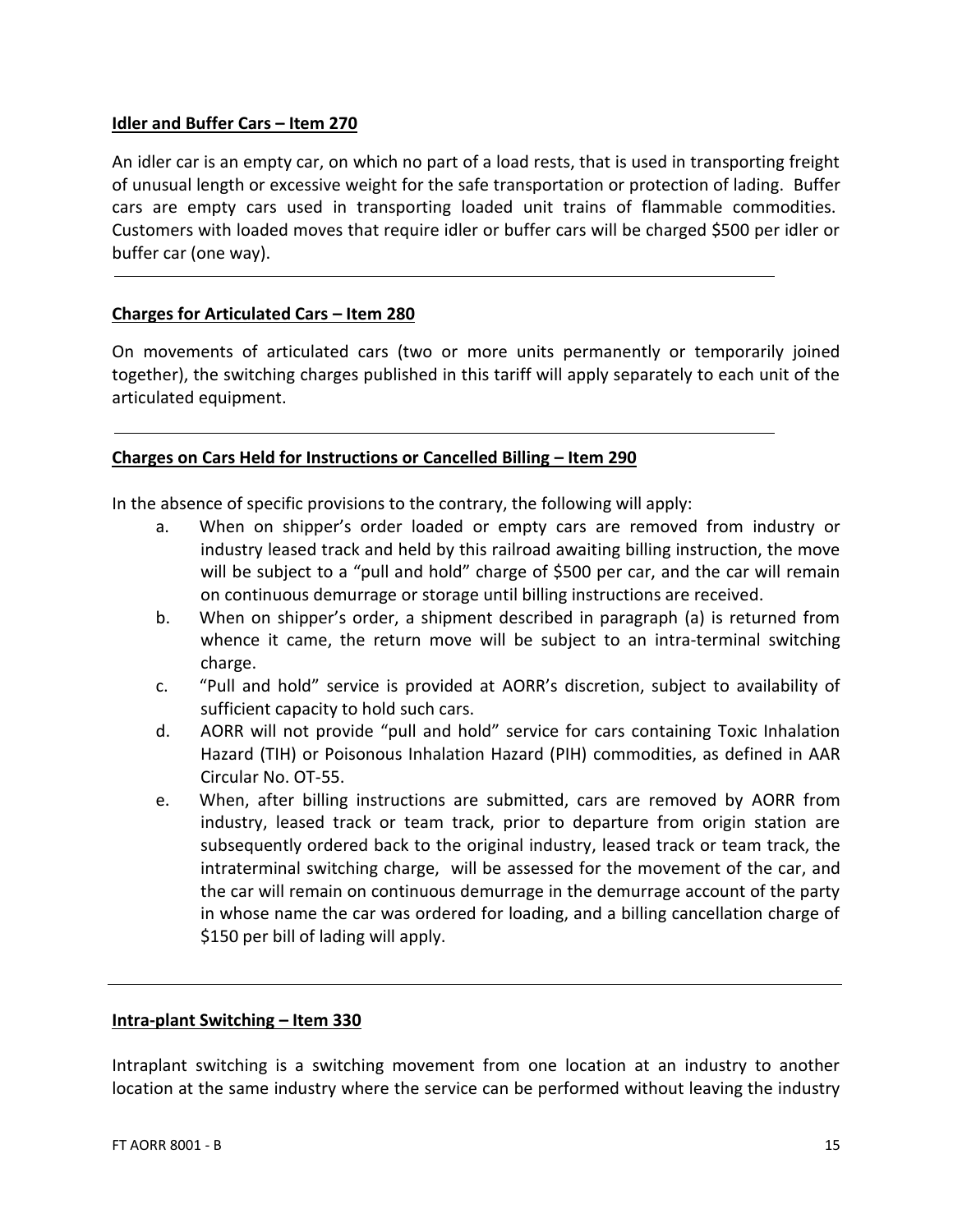tracks and industry's property boundary. The charge for this service is \$275 for each one way movement.

#### **Intra-terminal Switching – Item 340**

Intra-terminal switching is defined as a switching movement, other than Intraplant or Intermediate switching, meeting one of the following criteria:

- Between industries within a station on this railroad but not to or from interchange with a connecting railroad
- Between industries and their lease tracks within a station on this railroad
- Between a serving yard track and a lease track within a serving yard
- Between tracks within a serving yard where in-transit storage occurs.

The charges for this service vary due to the following circumstances:

- a. Load or empty, \$275 per each one-way segment with the exception of (b) below.
- b. A loaded move following a loaded move will be billed at \$550 per car, per one-way segment.

#### **Switching and Holding Charges on Cars Held in Route – Item 360**

When on shipper's or consignee's instructions loaded cars, or empty cars moving on own wheels, are held by AORR within the route in its serving yard and/or terminal boundaries, pending delivery to the original destination and consignee, intra-terminal charges in accordance with item 340, will be assessed against the party responsible for issuing the instructions. If due to capacity constraints, carrier must move subject cars to a holding point outside of the serving yard and/or terminal boundaries, line haul charges will apply from the point where the service was requested to the point where the cars are held and from the point where held to the original destination. The charges provided in this item are in addition to applicable demurrage and storage charges defined in AORR 9000-Series Tariff.

#### **Furnishing of Dedicated Freight Train Service – Item 370**

This railroad will furnish dedicated freight train service between any two points on this railroad, either as a local movement or as a portion of a joint line movement

- a. when required by tariff provisions, or
- b. when required by directive of a federal or state agency, or
- c. when requested by consignor or consignee (or the agent of either) and subject to this railroad's convenience.

When such service is to be provided on request (see (c) above), such request must be made in writing (or orally and confirmed in writing) and must include consist, date and time of movement routing and any other information and instructions pertinent to the movement and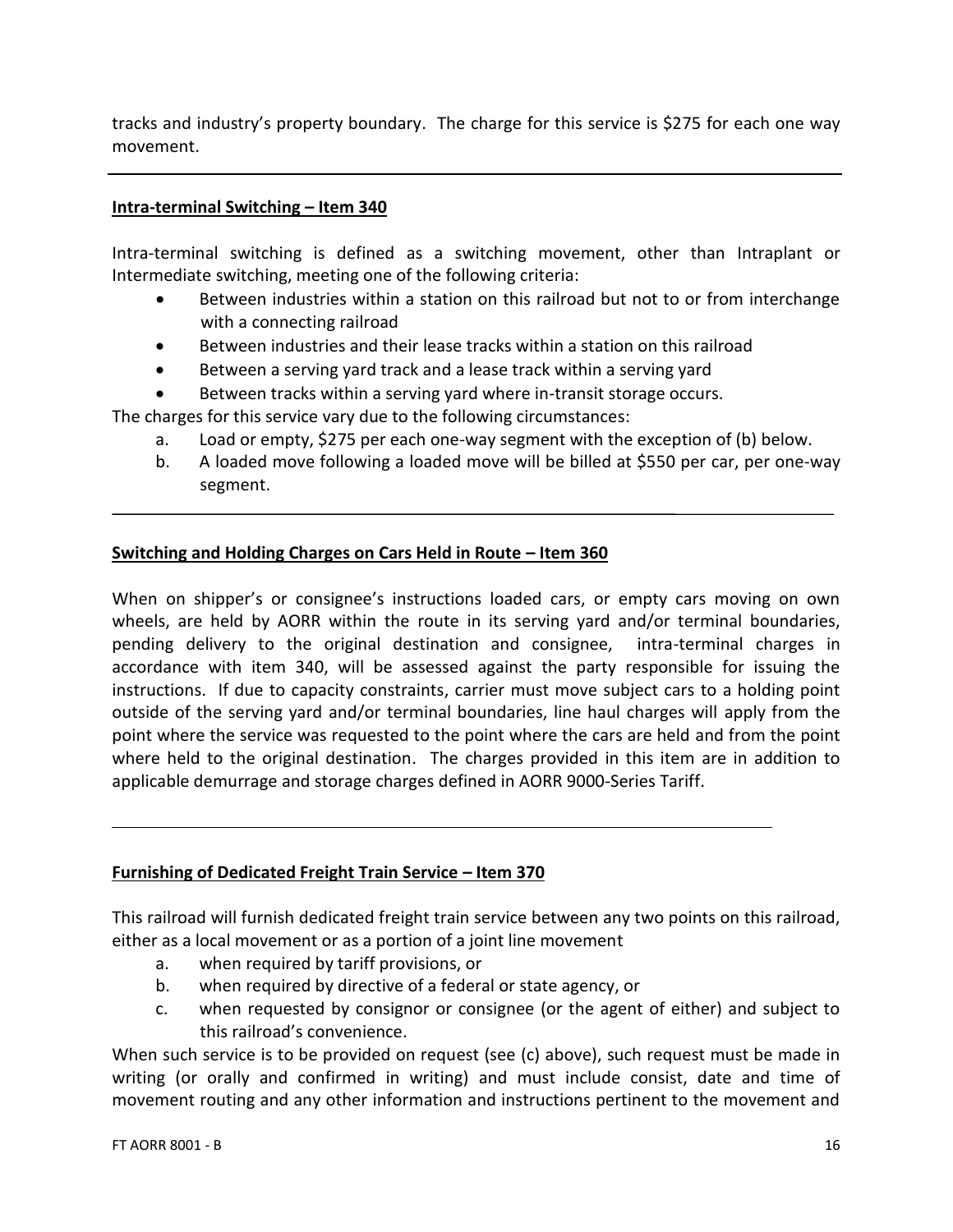must be given in time to permit this railroad to make necessary arrangements for the movement, including the assembly of equipment and personnel.

The charge for this service is \$125 per mile for the distance over the actual route of movement on this railroad subject to a minimum of 110 miles in addition to applicable freight charges on the commodities transported and any other applicable charges. If a movement involves more than one origin point and/or more than one destination point on this railroad, each movement from one such point to the next such point will be considered a separate service. In providing dedicated freight train service, this railroad reserves the right to handle other shipments in the course of providing such service.

#### **Furnishing Extra Switching Service – Item 380**

Upon specific request of the shipper or consignee, AORR will operate extra switching service, which is defined as service requested by the shipper or consignee at a time or date other than the scheduled regular service and/or AORR's operating convenience. Charges will be assessed against the party requesting the service according to the following circumstances:

- a. \$400 per hour or fraction thereof but not less than \$800 for each extra service, provided the service is performed by a regular switching assignment.
- b. \$400 per hour or fraction thereof but not less than \$3200 if the extra service must be performed by an extra switching assignment.

### **Diversion or Reconsignment – Item 390**

One diversion or reconsignment will be allowed on a shipment received on the tracks of the AORR, provided no previous diversion or reconsignment has taken place on the same shipment, subject to the following conditions:

- a. Definition A single change in name of consignor or consignee, and/or a single change in destination or place of delivery a destination, and/or a change in route.
- b. Diversion or reconsignment may be made only at a point intermediate between interchange with line haul carrier and origin or original destination.
- c. The rate to be used will be the through rate from point of origin to final destination, in addition to the rate from point of origin to diversion point, or from diversion point to final destination, whichever is higher, as a minimum.
- d. Diversion or reconsignment will only be accorded when order is placed with an authorized agent of the AORR prior to arrival of car at destination and in time to permit instructions to be relayed to yard personnel.
- e. The charge for diversion or reconsignment shall be \$250 per car.
- f. The original bill of lading should be surrendered or other proof of ownership established.
- g. A request for diversion or reconsignment must be made or confirmed in writing.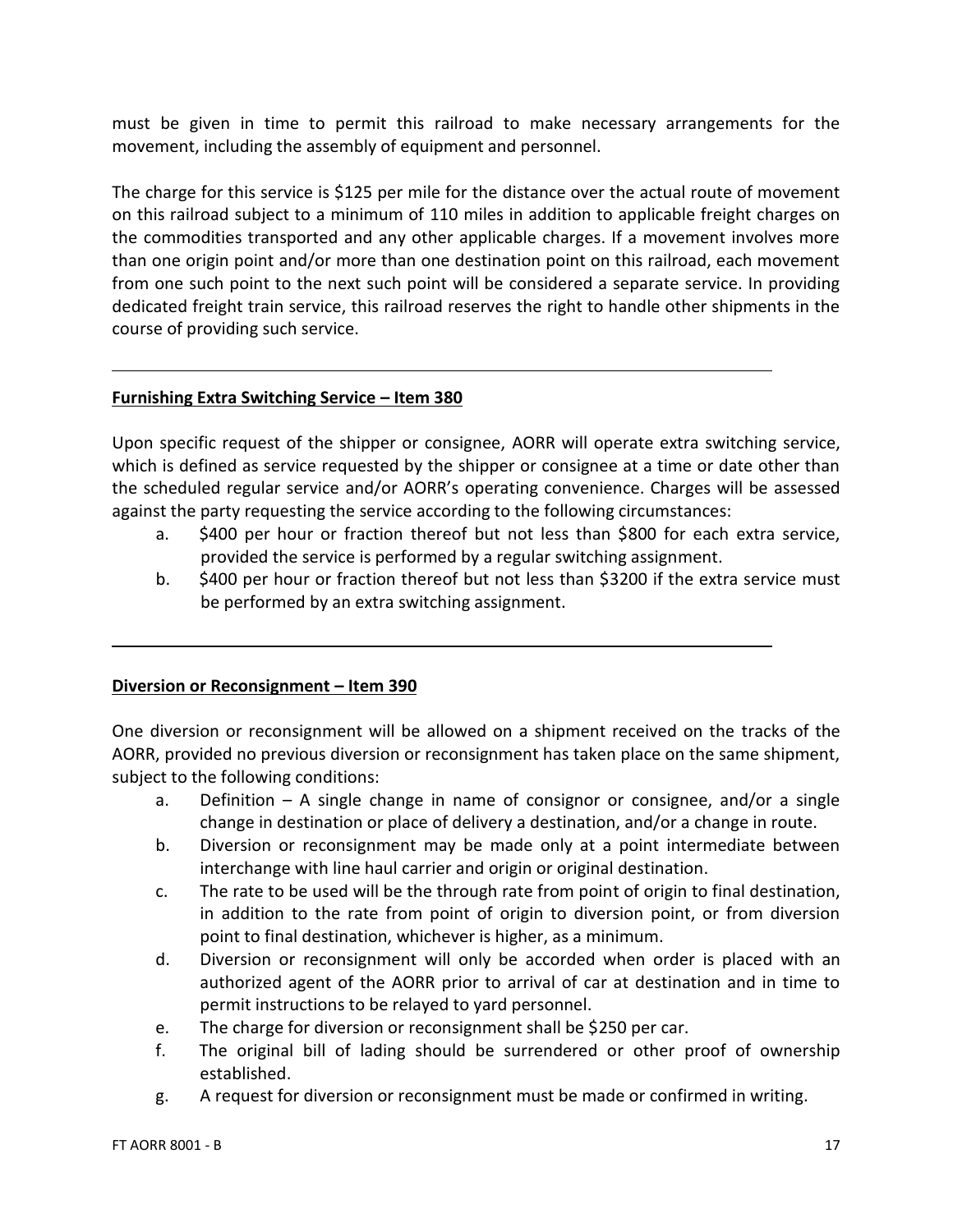h. When an order for diversion or reconsignment requires the application of a rate and/or route which cannot lawfully be applied via the point at which the diversion or reconsignment is made, prompt notice shall be given to the party requesting the diversion or reconsignment.

#### **Weight Agreements & Weighing– Item 400**

- a. Freight rates in contracts and tariffs will primarily not be based on lading weight, but on other criteria such as car capacity, car length, car type, etc. Freight rates may be weight based only upon mutual agreement of AORR and Customer.
- b. When a car is weighed at the shipper's or receiver's order at a track scale of this railroad for reasons other than determination of freight charges, the weigh charge will be \$300 per car if the nearest scale is located at the same station as the origin station of the car, in addition to the applicable Intra-terminal switch charges.
- c. When weighing or reweighing is performed at industry's orders at a track scale owned by subject industry, the charge will be \$200 per car, plus the applicable Intra-plant or Intra-terminal switch charge.

#### **Interchange Error Movements – Item 420**

- a. Cars, loaded or empty, received by AORR in error or without forwarding instructions from the delivering carrier, will be returned to the delivering carrier or forwarded to the proper carrier within the same switching district at a charge of \$250 per car. Charge will be assessed against the delivering carrier.
- b. Loaded cars destined to stations on the AORR, or for subsequent movement and interchange to other connecting carriers, delivered to the AORR at the improper junction (based on the route applicable for protecting the appropriate rate or charge), will be subject to a charge of \$500.00 per car for returning the car to the delivering carrier, or at AORR's sole option, moving the car to the final destination or proper interchange point with the connecting carrier. This charge will be assessed against the delivering carrier and will not, in any way, alter or affect the normal interline freight settlement between carriers as stipulated in the appropriate Association of American Railroads Railway Accounting Rules.

#### **Set Back Charges on Reconsigned Cars – Item 430**

When a loaded railcar of either private or railroad ownership is received in interchange by this railroad and is subsequently ordered to be reconsigned or diverted (before leaving the interchange point), to a new destination where this railroad will not act in the capacity of a line haul carrier in the route, then a charge of \$200.00 per car shall be assessed for the service of returning the car to the designated railroad. This charge shall be in addition to any charges provided in Item 420 of this tariff.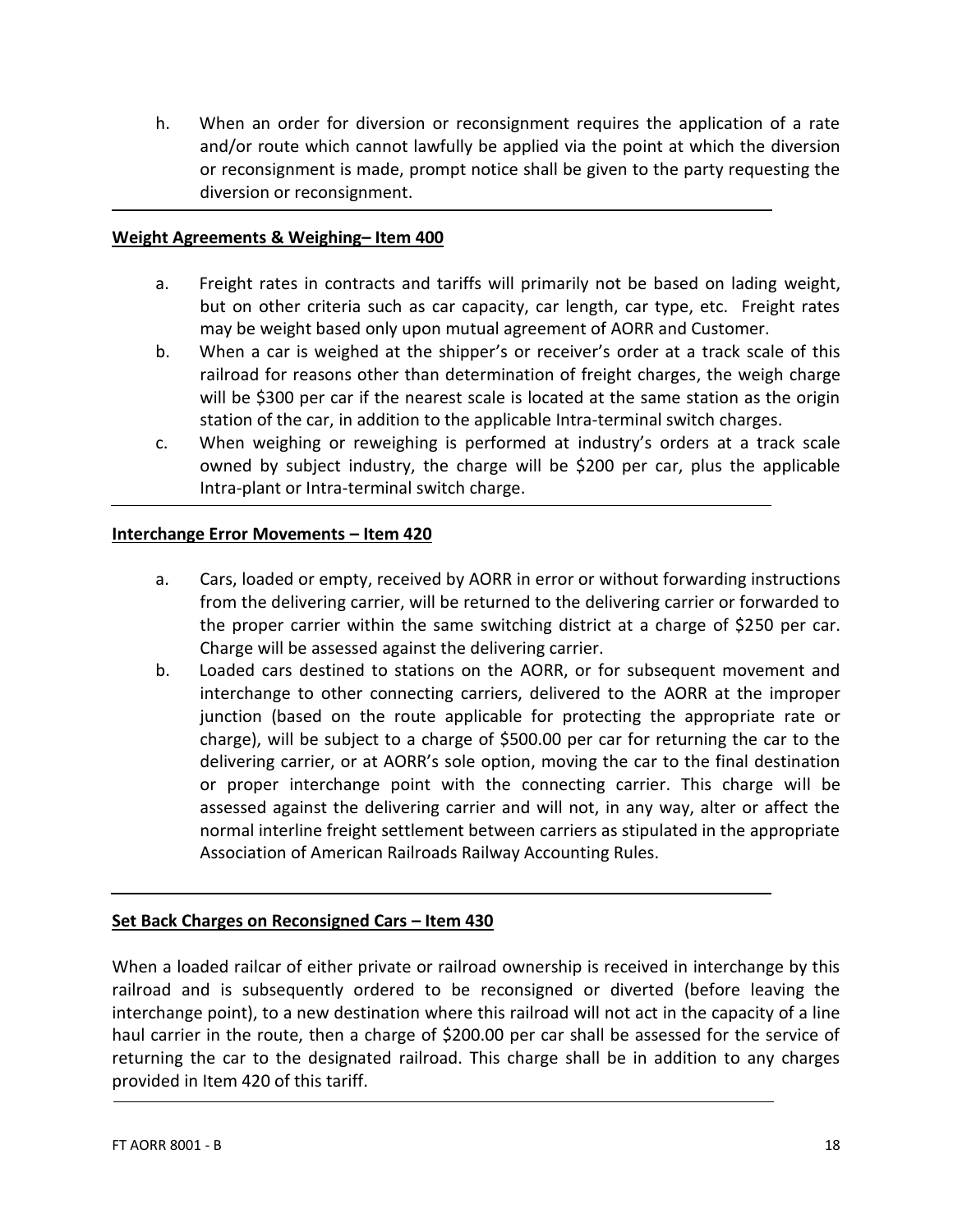#### **Transportation of Empty Private Railcars – Item 450**

Transportation rates published in tariffs, special quotes or contracts by A&O or by another railroad that interchanges with A&O, include the movement of empty railcars on A&O via reverse route to the point of loading (for local or interline forwarded shipments originating on A&O) or returned to the connecting carrier via reverse route (for loaded interline received shipments terminating on A&O). All other empty private car moves are subject to switching and/or line haul charges, as the case may be, subject to the following exceptions:

- a. Except as excluded by any specific tariff, special quote or contract.
- b. Charges for empty private car moves are enumerated in A&O Tariff 3008.

c. Cars containing product residue which exceeds seven percent of the weight of the marked capacity of the car shall be considered a loaded car and will be charged accordingly.

#### **Private Car Mileage – Item 460**

AORR is not a party to the RIC 6007 Tariff Series. AORR does not pay private car mileage unless specified in any particular tariff or contract to the contrary.

#### **Industry Sidetracks – Item 500**

In order to provide line haul and/or switching services, AORR must access privately owned industry sidetracks. Industries are required to establish side track agreements with AORR to govern their safe operations. In the absence of a private sidetrack agreement, the following terms and conditions will govern, however AORR reserves the right to decline service on a sidetrack in the absence of a private sidetrack agreement.

- a. AORR will use the Sidetracks to deliver or pick up any railcar directed to or from the Customer's facility by a valid Shipping Instruction.
- b. AORR may access and temporarily occupy Customer's Sidetracks when useful in the course of providing local service in the Customer's vicinity.
- c. Customers must, at their own expense, inspect, maintain, and renew Sidetracks consistent with normal operations, and in accordance with:
	- 1. The Federal Railroad Administration'sTrack Safety Standards (49 C.F.R. Part 213)
	- 2. Railroad Worker Safety Regulations (49 C.F.R. Part 214)
- d. The Customer must inform AORR's local representatives of the dates and amount of time that the Sidetracks will be out of service, whether for maintenance or other reasons.
- e. Customers must keep sidetracks free from debris and weeds, potholes and excavations, ice and snow, temporary or permanent structures and poles, and any other obstructions that would prevent the safe operation thereupon.
- f. AORR has the right, but not the duty, to inspect sidetracks.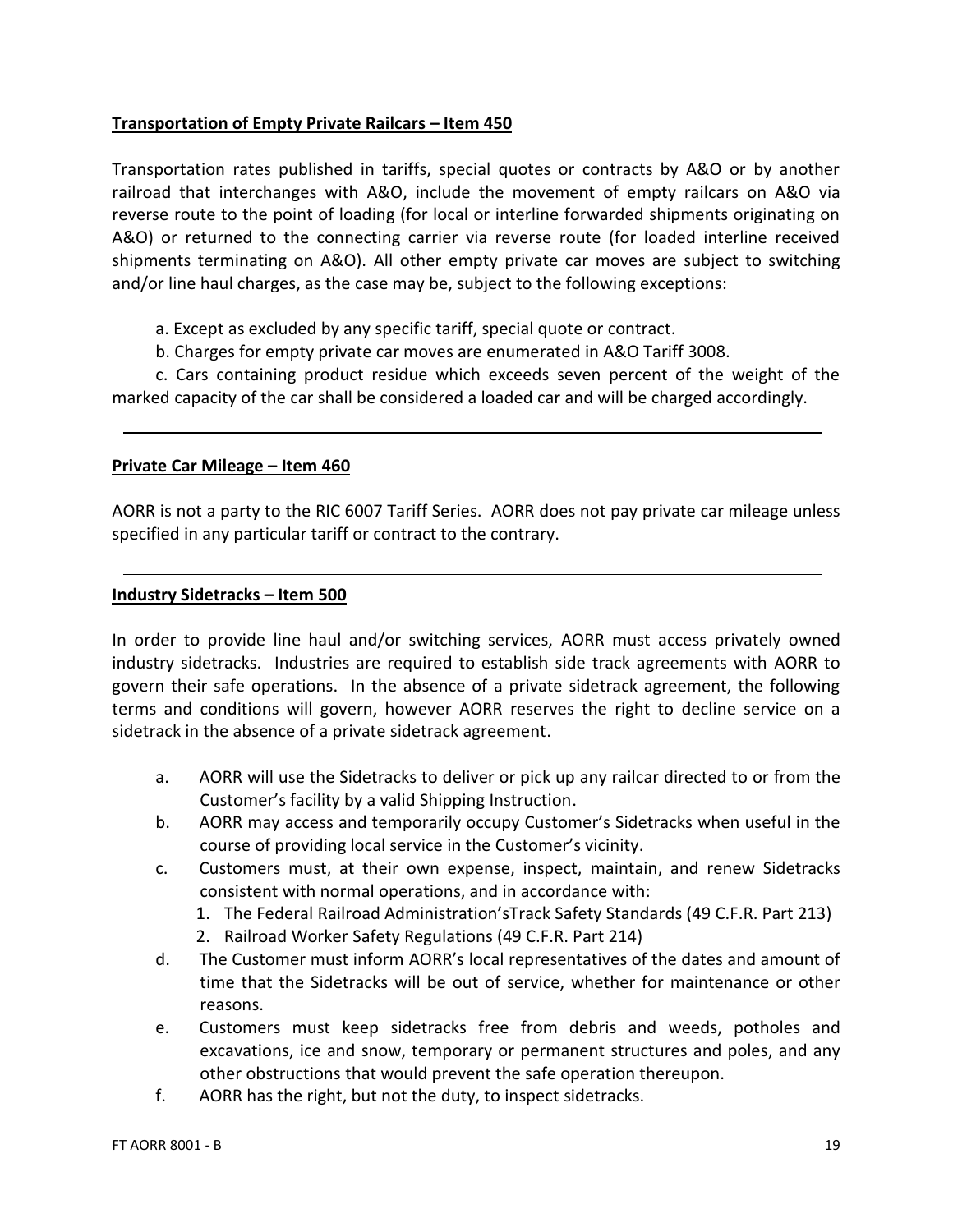- g. AORR will not operate over any sidetracks that we determine are unsafe.
- h. A customer shall not maintain Close Clearances in the area of sidetracks unless:
	- 1. The customer obtains a waiver from any conflicting Governmental Requirements, and
	- 2. AORR approves such Close Clearance in writing
- i. Customers must install, maintain and replace at their expense any warning signs or lighting, or make other adjustments regarding Close Clearances as may be necessary, useful, or required by any Governmental Requirements or AORR.
- j. If a Customer seeks to construct new or additional, or alter existing, sidetracks such construction must be done in accordance with the provisions of AORR's current Standard Guidelines and Specifications for the Design and Construction of Private Sidetracks, and Customers must supply AORR with construction plans for any addition, deletion, or modification to the Sidetracks, and obtain AORR's written confirmation that AORR has no objections to the proposed changes prior to making any material alterations to the Sidetrack
- k. To facilitate safe operations and avoid interruptions of service, Customers should notify AORR not less than 30 days prior to constructing or allowing the construction of any new tracks, public or private road, gate, tunnel, bridge, culvert, pit, gas-line, pipe, or other items on, over, under or along any part of the Sidetrack or right-ofway.
- l. AORR may use Sidetracks for emergency operating purposes as long as the emergency operations do not materially affect the use of the Sidetracks for rail service to the Customer.
- m. AORR surrenders possession and control of each railcar, and its contents, consigned to or ordered by the Customer when:
	- 1. A railcar has been placed on a Sidetrack, and AORR's locomotive uncouples from the railcar, or
	- 2. AORR's crew departs from the locomotive if the locomotive is being left with the Customer
- n. AORR assumes possession and control of a railcar and its contents when:
	- 1. AORR's locomotive is coupled to the railcar, or
	- 2. When the locomotive has been left with the Customer, AORR's crew is onboard the locomotive and has actual control over the train by initiating departure from the Private Track
- o. Hazardous Materials shall not be placed by anyone on or within the twenty-five feet of Sidetracks, or on Customer property within 100 feet of AORR's connecting mainline track. This does NOT apply to shipments consigned to, or ordered by, a Customer accessible by such Sidetrack, or existing pipelines for the transportation of Hazardous Materials.
- p. Customer shall indemnify and save harmless AORR from any and all claims, demands, suits, losses, liabilities, damages, fines or expenses, including liability under any applicable statute, for personal injury or wrongful death, or for the cleanup of any hazardous or toxic waste materials or other substances, arising out of or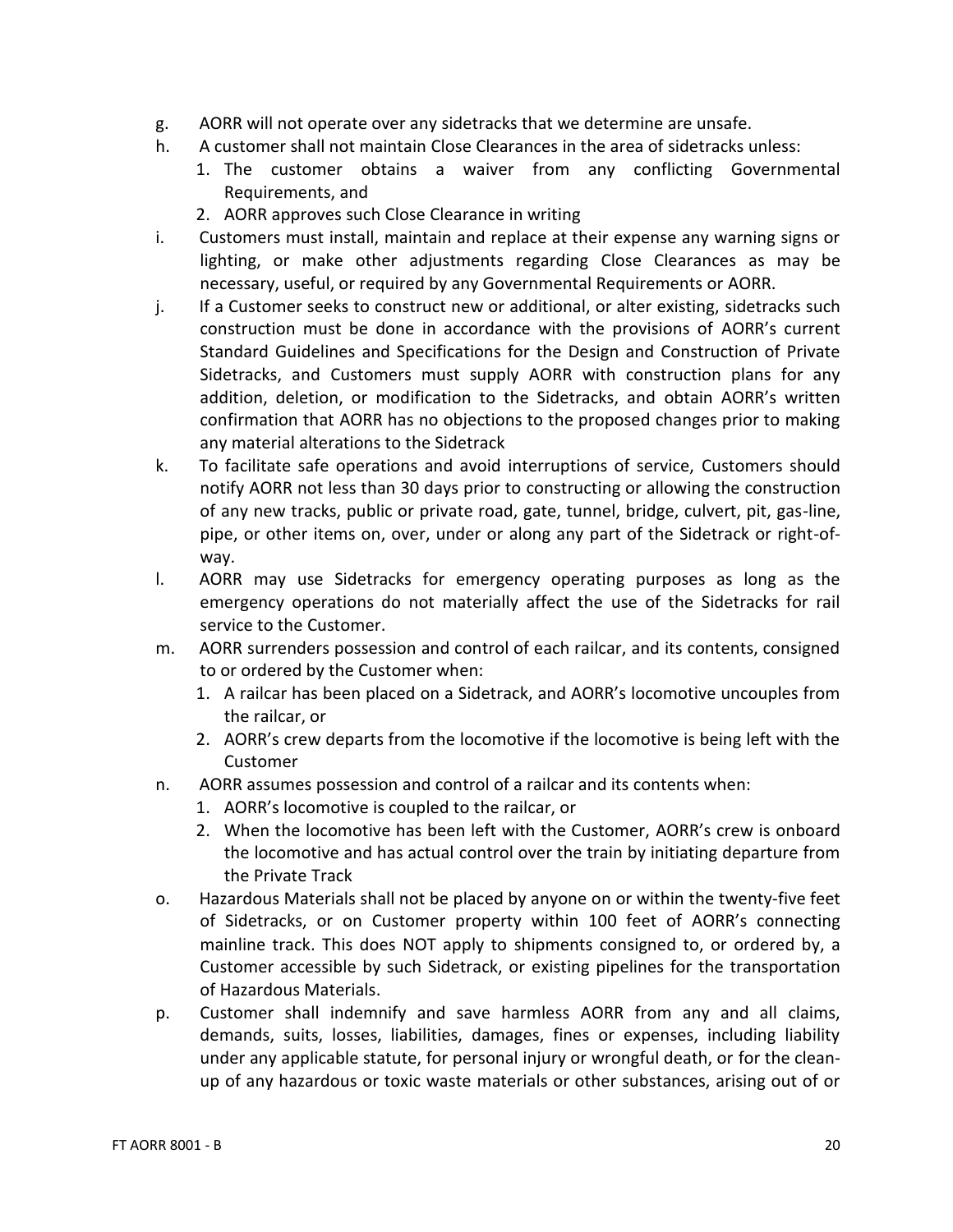in any way connected with the construction, maintenance, use or operation of the Sidetrack, except to the caused by the sole or gross negligence of AORR.